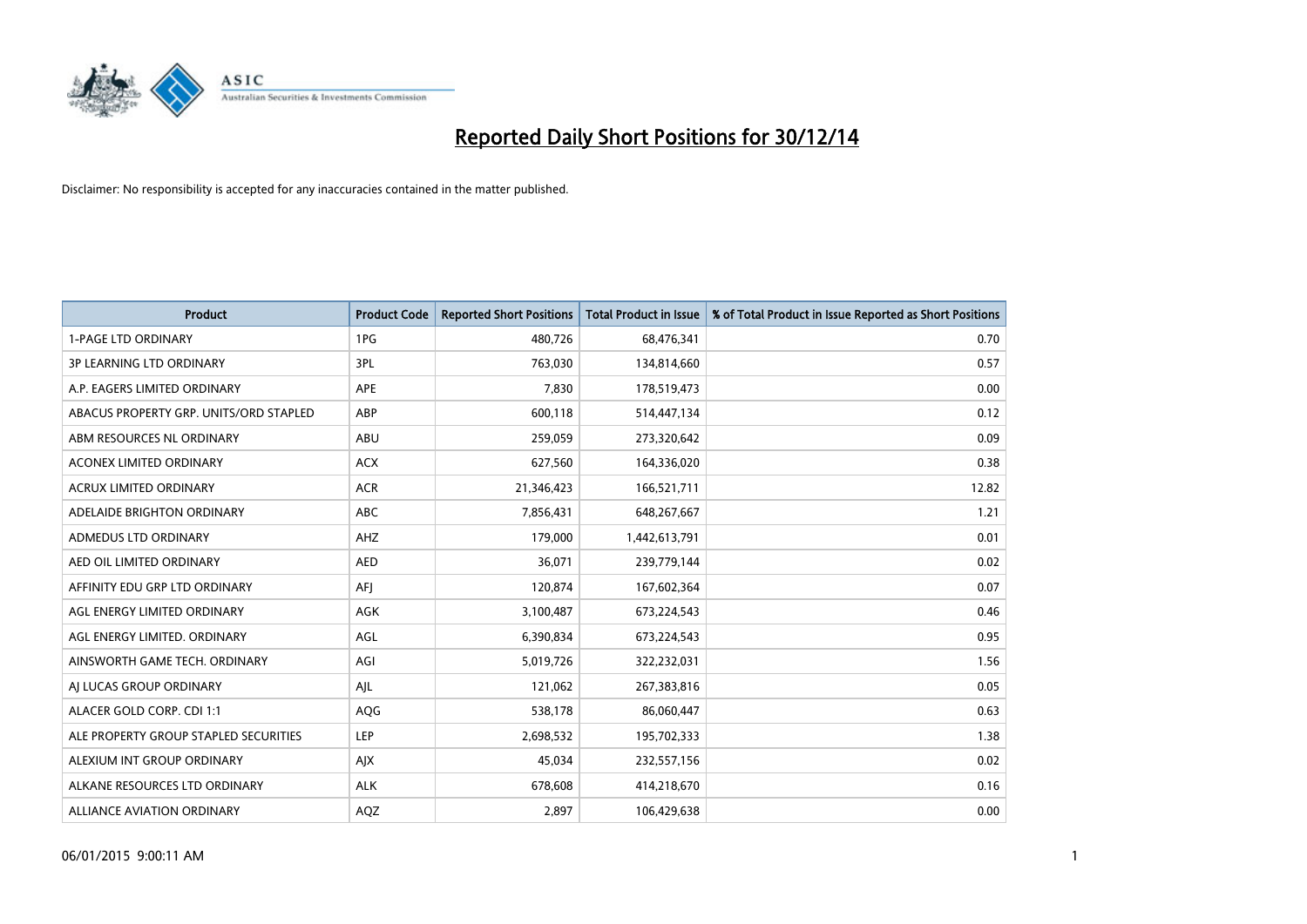

| <b>Product</b>                          | <b>Product Code</b> | <b>Reported Short Positions</b> | <b>Total Product in Issue</b> | % of Total Product in Issue Reported as Short Positions |
|-----------------------------------------|---------------------|---------------------------------|-------------------------------|---------------------------------------------------------|
| <b>ALS LTD ORDINARY</b>                 | <b>ALQ</b>          | 37,879,107                      | 407,246,306                   | 9.30                                                    |
| ALTIUM LIMITED ORDINARY                 | <b>ALU</b>          | 34,844                          | 129,272,762                   | 0.03                                                    |
| ALUMINA LIMITED ORDINARY                | <b>AWC</b>          | 18,493,821                      | 2,806,225,615                 | 0.66                                                    |
| AMALGAMATED HOLDINGS ORDINARY           | <b>AHD</b>          | 1,431                           | 157,917,136                   | 0.00                                                    |
| AMCOM TELECOMM, ORDINARY                | <b>AMM</b>          | 3,470,581                       | 266,399,148                   | 1.30                                                    |
| AMCOR LIMITED ORDINARY                  | AMC                 | 14,209,964                      | 1,206,684,923                 | 1.18                                                    |
| AMP CAPITAL CHINA ORDINARY UNITS        | AGF                 | 2,254                           | 374,593,484                   | 0.00                                                    |
| AMP LIMITED ORDINARY                    | AMP                 | 11,468,864                      | 2,957,737,964                 | 0.39                                                    |
| ANSELL LIMITED ORDINARY                 | <b>ANN</b>          | 5,142,036                       | 153,139,924                   | 3.36                                                    |
| ANTARES ENERGY LTD ORDINARY             | <b>AZZ</b>          | 554,157                         | 242,750,000                   | 0.23                                                    |
| ANZ BANKING GRP LTD ORDINARY            | ANZ                 | 24,145,181                      | 2,756,650,267                 | 0.88                                                    |
| APA GROUP STAPLED SECURITIES            | APA                 | 16,256,226                      | 980,917,175                   | 1.66                                                    |
| APN NEWS & MEDIA ORDINARY               | <b>APN</b>          | 3,118,998                       | 1,029,041,356                 | 0.30                                                    |
| AQUARIUS PLATINUM. ORDINARY             | <b>AOP</b>          | 2,849,261                       | 1,501,979,560                 | 0.19                                                    |
| ARAFURA RESOURCE LTD ORDINARY           | ARU                 | 2,000                           | 441,270,644                   | 0.00                                                    |
| ARB CORPORATION ORDINARY                | ARP                 | 838,088                         | 79,156,214                    | 1.06                                                    |
| ARDENT LEISURE GROUP STAPLED SECURITIES | AAD                 | 5,553,469                       | 438,666,245                   | 1.27                                                    |
| ARENA REIT. STAPLED                     | ARF                 | 62,403                          | 211,605,103                   | 0.03                                                    |
| ARISTOCRAT LEISURE ORDINARY             | <b>ALL</b>          | 782,803                         | 631,322,253                   | 0.12                                                    |
| ARRIUM LTD ORDINARY                     | ARI                 | 80,174,463                      | 2,937,293,755                 | 2.73                                                    |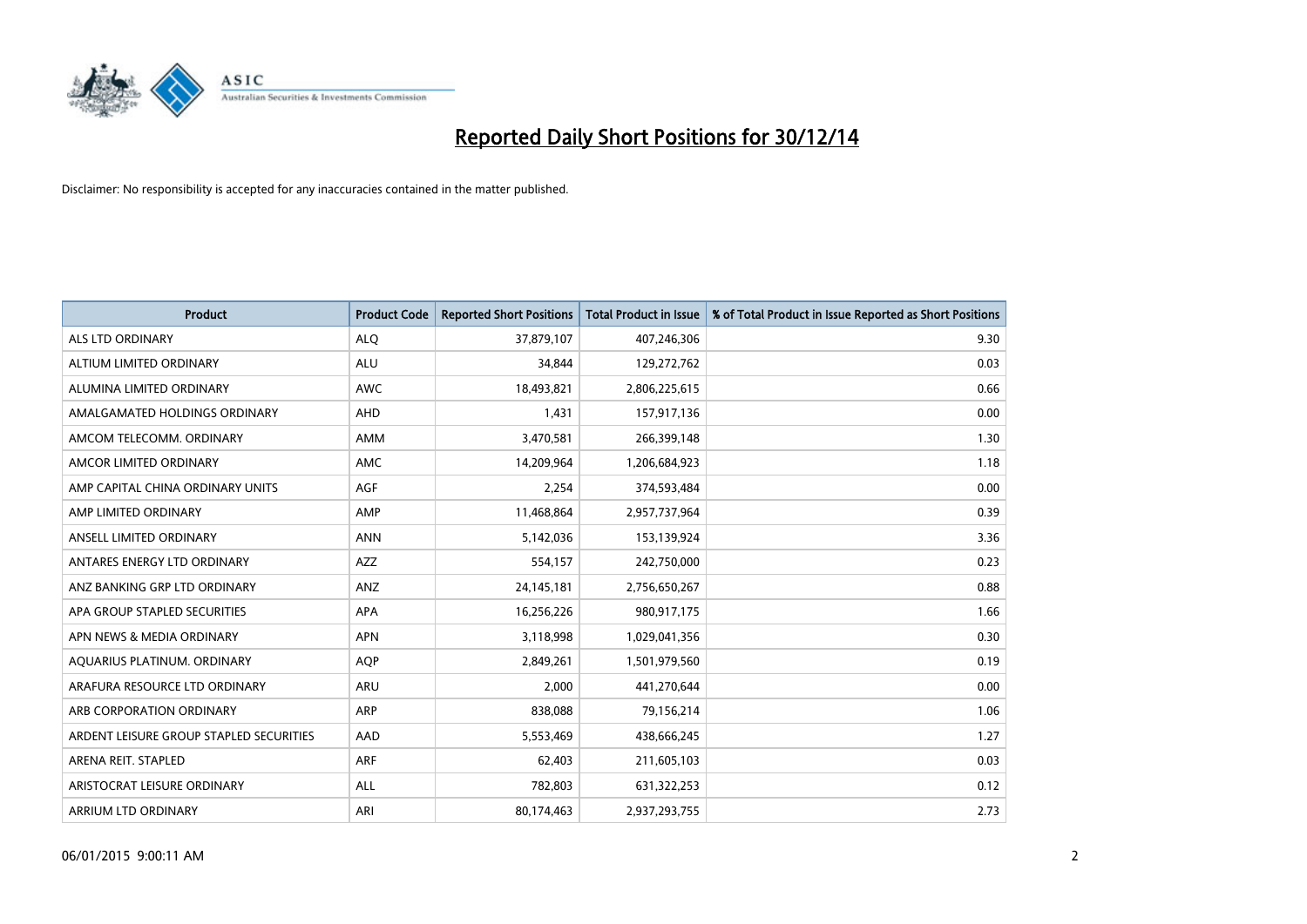

| <b>Product</b>                            | <b>Product Code</b> | <b>Reported Short Positions</b> | <b>Total Product in Issue</b> | % of Total Product in Issue Reported as Short Positions |
|-------------------------------------------|---------------------|---------------------------------|-------------------------------|---------------------------------------------------------|
| ASALEO CARE LIMITED ORDINARY              | AHY                 | 6,543,781                       | 603,469,434                   | 1.08                                                    |
| ASCIANO LIMITED ORDINARY                  | <b>AIO</b>          | 4,990,186                       | 975,385,664                   | 0.51                                                    |
| ASG GROUP LIMITED ORDINARY                | ASZ                 | 100,813                         | 206,720,839                   | 0.05                                                    |
| ASHLEY SERVICES GRP ORDINARY              | <b>ASH</b>          | 222,411                         | 150,000,000                   | 0.15                                                    |
| ASPEN GROUP ORD/UNITS STAPLED             | APZ                 | 99,832                          | 113,183,450                   | 0.09                                                    |
| ASPIRE MINING LTD ORDINARY                | <b>AKM</b>          | 1,000,001                       | 703,463,306                   | 0.14                                                    |
| ASTRO JAP PROP GROUP STAPLED US PROHIBIT. | AJA                 | 111,777                         | 67,183,619                    | 0.17                                                    |
| ASX LIMITED ORDINARY                      | ASX                 | 6,047,763                       | 193,595,162                   | 3.12                                                    |
| ATLAS IRON LIMITED ORDINARY               | AGO                 | 92,611,146                      | 919,475,619                   | 10.07                                                   |
| ATRUM COAL NL ORDINARY                    | ATU                 | 72,500                          | 170,142,959                   | 0.04                                                    |
| AUCKLAND INTERNATION ORDINARY             | AIA                 | 112,229                         | 1,190,484,097                 | 0.01                                                    |
| AURIZON HOLDINGS LTD ORDINARY             | AZJ                 | 3,751,797                       | 2,137,284,503                 | 0.18                                                    |
| AUSDRILL LIMITED ORDINARY                 | ASL                 | 22,388,679                      | 312,277,224                   | 7.17                                                    |
| AUSENCO LIMITED ORDINARY                  | AAX                 | 503,094                         | 168,449,799                   | 0.30                                                    |
| AUSNET SERVICES STAPLED SECURITIES        | AST                 | 37,385,305                      | 3,466,913,009                 | 1.08                                                    |
| AUST INDUSTRIAL REIT UNIT                 | ANI                 | 115,094                         | 96,288,031                    | 0.12                                                    |
| AUSTAL LIMITED ORDINARY                   | ASB                 | 140,949                         | 346,772,567                   | 0.04                                                    |
| AUSTBROKERS HOLDINGS ORDINARY             | <b>AUB</b>          | 77.831                          | 61,740,597                    | 0.13                                                    |
| AUSTEX OIL LIMITED ORDINARY               | <b>AOK</b>          | 62,000                          | 558,571,402                   | 0.01                                                    |
| AUSTIN ENGINEERING ORDINARY               | ANG                 | 414,147                         | 84,274,004                    | 0.49                                                    |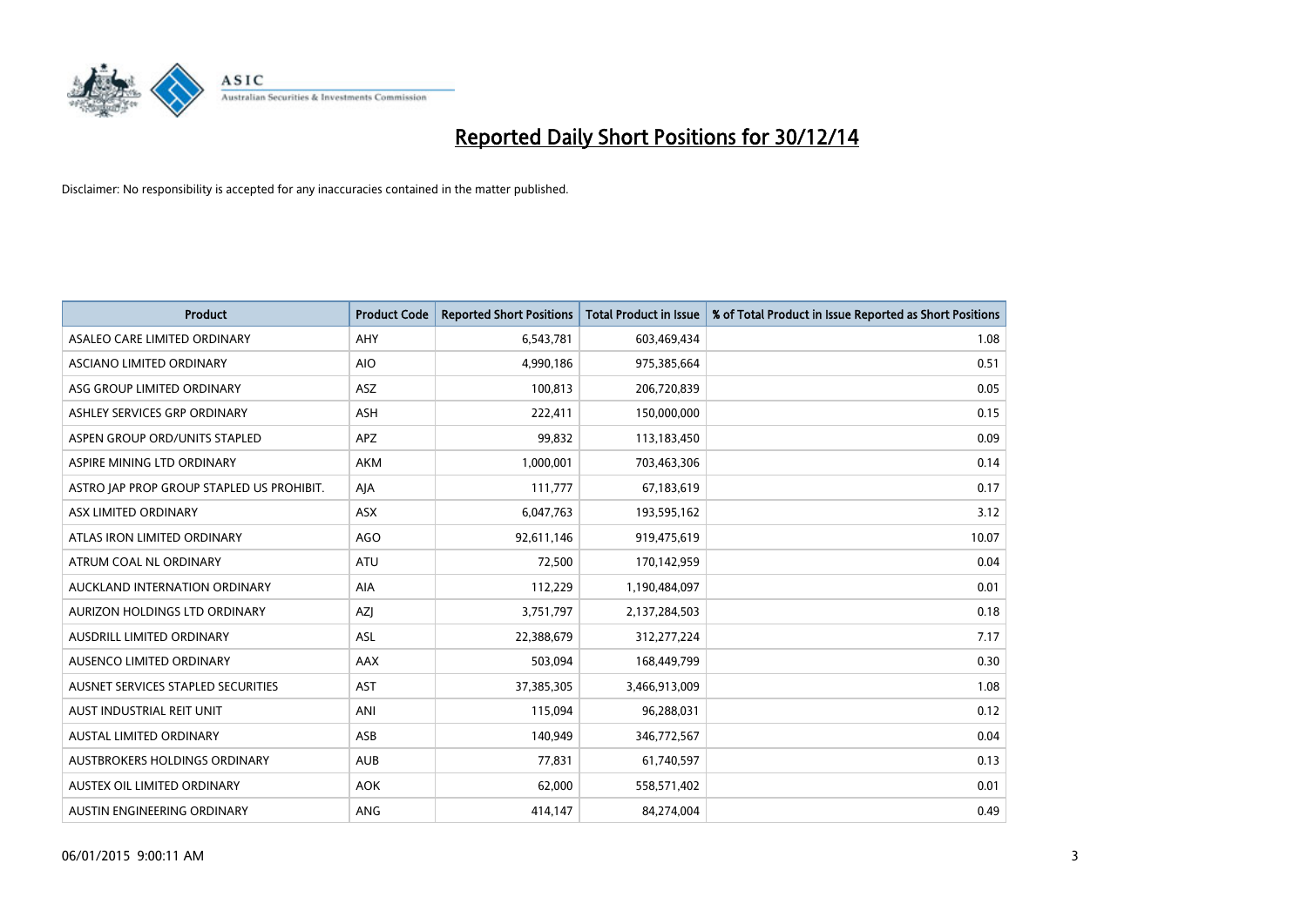

| <b>Product</b>                     | <b>Product Code</b> | <b>Reported Short Positions</b> | <b>Total Product in Issue</b> | % of Total Product in Issue Reported as Short Positions |
|------------------------------------|---------------------|---------------------------------|-------------------------------|---------------------------------------------------------|
| <b>AUSTIN EXPLORATION ORDINARY</b> | <b>AKK</b>          | 1,108,895                       | 327,862,790                   | 0.34                                                    |
| AUSTRALIAN AGRICULT, ORDINARY      | AAC                 | 6,021,293                       | 532,474,721                   | 1.13                                                    |
| AUSTRALIAN PHARM. ORDINARY         | API                 | 8,719,032                       | 488,115,883                   | 1.79                                                    |
| AUTOMOTIVE HOLDINGS ORDINARY       | AHE                 | 3,408,588                       | 306,437,941                   | 1.11                                                    |
| AVANCO RESOURCES LTD ORDINARY      | AVB                 | 3,263,736                       | 1,661,675,855                 | 0.20                                                    |
| AVEO GROUP STAPLED SECURITIES      | AOG                 | 3,662,219                       | 499,536,460                   | 0.73                                                    |
| AVITA MEDICAL LTD ORDINARY         | <b>AVH</b>          | 169,512                         | 325,308,404                   | 0.05                                                    |
| AWE LIMITED ORDINARY               | AWE                 | 13,152,943                      | 525,861,050                   | 2.50                                                    |
| <b>AZONTO PET LTD ORDINARY</b>     | <b>APY</b>          | $\mathbf{1}$                    | 1,159,375,100                 | 0.00                                                    |
| AZUMAH RESOURCES ORDINARY          | <b>AZM</b>          | $\mathbf{1}$                    | 389,316,919                   | 0.00                                                    |
| BANDANNA ENERGY ORDINARY           | <b>BND</b>          | 17,540,654                      | 528,481,199                   | 3.32                                                    |
| BANK OF QUEENSLAND. ORDINARY       | <b>BOQ</b>          | 2,304,937                       | 366,982,047                   | 0.63                                                    |
| <b>BASE RES LIMITED ORDINARY</b>   | <b>BSE</b>          | 5,504,554                       | 563,902,771                   | 0.98                                                    |
| <b>BATHURST RES LTD. ORDINARY</b>  | <b>BRL</b>          | 207,998                         | 947,828,434                   | 0.02                                                    |
| <b>BC IRON LIMITED ORDINARY</b>    | <b>BCI</b>          | 14,698,454                      | 196,196,992                   | 7.49                                                    |
| BEACH ENERGY LIMITED ORDINARY      | <b>BPT</b>          | 16,923,583                      | 1,297,496,886                 | 1.30                                                    |
| BEADELL RESOURCE LTD ORDINARY      | <b>BDR</b>          | 38,738,603                      | 798,657,280                   | 4.85                                                    |
| BEGA CHEESE LTD ORDINARY           | <b>BGA</b>          | 2,837,622                       | 152,602,945                   | 1.86                                                    |
| BENDIGO AND ADELAIDE ORDINARY      | <b>BEN</b>          | 17,148,683                      | 450,927,758                   | 3.80                                                    |
| BERKELEY RESOURCES ORDINARY        | <b>BKY</b>          | 77,000                          | 180,361,323                   | 0.04                                                    |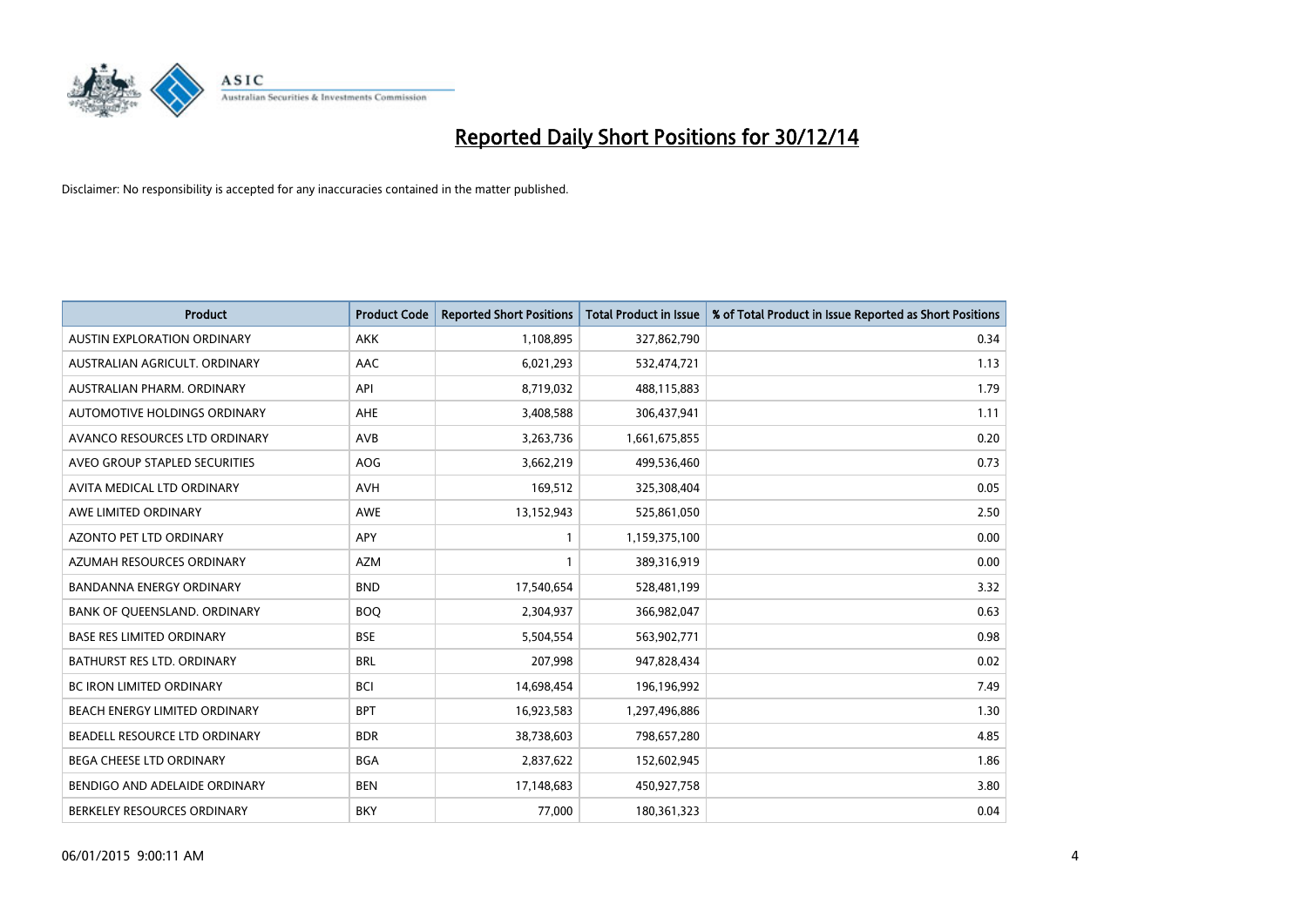

| <b>Product</b>                          | <b>Product Code</b> | <b>Reported Short Positions</b> | <b>Total Product in Issue</b> | % of Total Product in Issue Reported as Short Positions |
|-----------------------------------------|---------------------|---------------------------------|-------------------------------|---------------------------------------------------------|
| BETASHARESCASHETF ETF UNITS             | AAA                 | 634                             | 12,958,172                    | 0.00                                                    |
| BHP BILLITON LIMITED ORDINARY           | <b>BHP</b>          | 12,026,443                      | 3,211,691,105                 | 0.37                                                    |
| <b>BIGAIR GROUP LIMITED ORDINARY</b>    | <b>BGL</b>          | 35,375                          | 172,872,340                   | 0.02                                                    |
| <b>BILLABONG ORDINARY</b>               | <b>BBG</b>          | 21,757,377                      | 990,370,034                   | 2.20                                                    |
| <b>BLACKMORES LIMITED ORDINARY</b>      | <b>BKL</b>          | 8,721                           | 17,224,199                    | 0.05                                                    |
| <b>BLUESCOPE STEEL LTD ORDINARY</b>     | <b>BSL</b>          | 9,780,211                       | 559,227,871                   | 1.75                                                    |
| <b>BOART LONGYEAR ORDINARY</b>          | <b>BLY</b>          | 19,740,850                      | 637,490,726                   | 3.10                                                    |
| <b>BOART LONGYEAR RTS 12JAN15 FORUS</b> | <b>BLYR</b>         | 12,669,252                      | 624,613,413                   | 2.03                                                    |
| <b>BORA BORA RESOURCES ORDINARY</b>     | <b>BBR</b>          | 89,167                          | 34,970,000                    | 0.25                                                    |
| <b>BORAL LIMITED, ORDINARY</b>          | <b>BLD</b>          | 14,260,193                      | 782,736,249                   | 1.82                                                    |
| BRADKEN LIMITED ORDINARY                | <b>BKN</b>          | 1,862,607                       | 171,027,249                   | 1.09                                                    |
| <b>BRAMBLES LIMITED ORDINARY</b>        | <b>BXB</b>          | 6,302,624                       | 1,566,132,307                 | 0.40                                                    |
| BREVILLE GROUP LTD ORDINARY             | <b>BRG</b>          | 4,359,921                       | 130,095,322                   | 3.35                                                    |
| <b>BRICKWORKS LIMITED ORDINARY</b>      | <b>BKW</b>          | 44,996                          | 148,403,478                   | 0.03                                                    |
| <b>BURSON GROUP LTD ORDINARY</b>        | <b>BAP</b>          | 1,755,488                       | 163,585,666                   | 1.07                                                    |
| <b>BURU ENERGY ORDINARY</b>             | <b>BRU</b>          | 18,702,426                      | 339,997,078                   | 5.50                                                    |
| <b>BWP TRUST ORDINARY UNITS</b>         | <b>BWP</b>          | 14,941,289                      | 639,724,826                   | 2.34                                                    |
| CABCHARGE AUSTRALIA ORDINARY            | CAB                 | 9,753,593                       | 120,430,683                   | 8.10                                                    |
| <b>CADENCE CAPITAL ORDINARY</b>         | <b>CDM</b>          | 170,000                         | 199,910,008                   | 0.09                                                    |
| CALTEX AUSTRALIA ORDINARY               | <b>CTX</b>          | 1,090,397                       | 270,000,000                   | 0.40                                                    |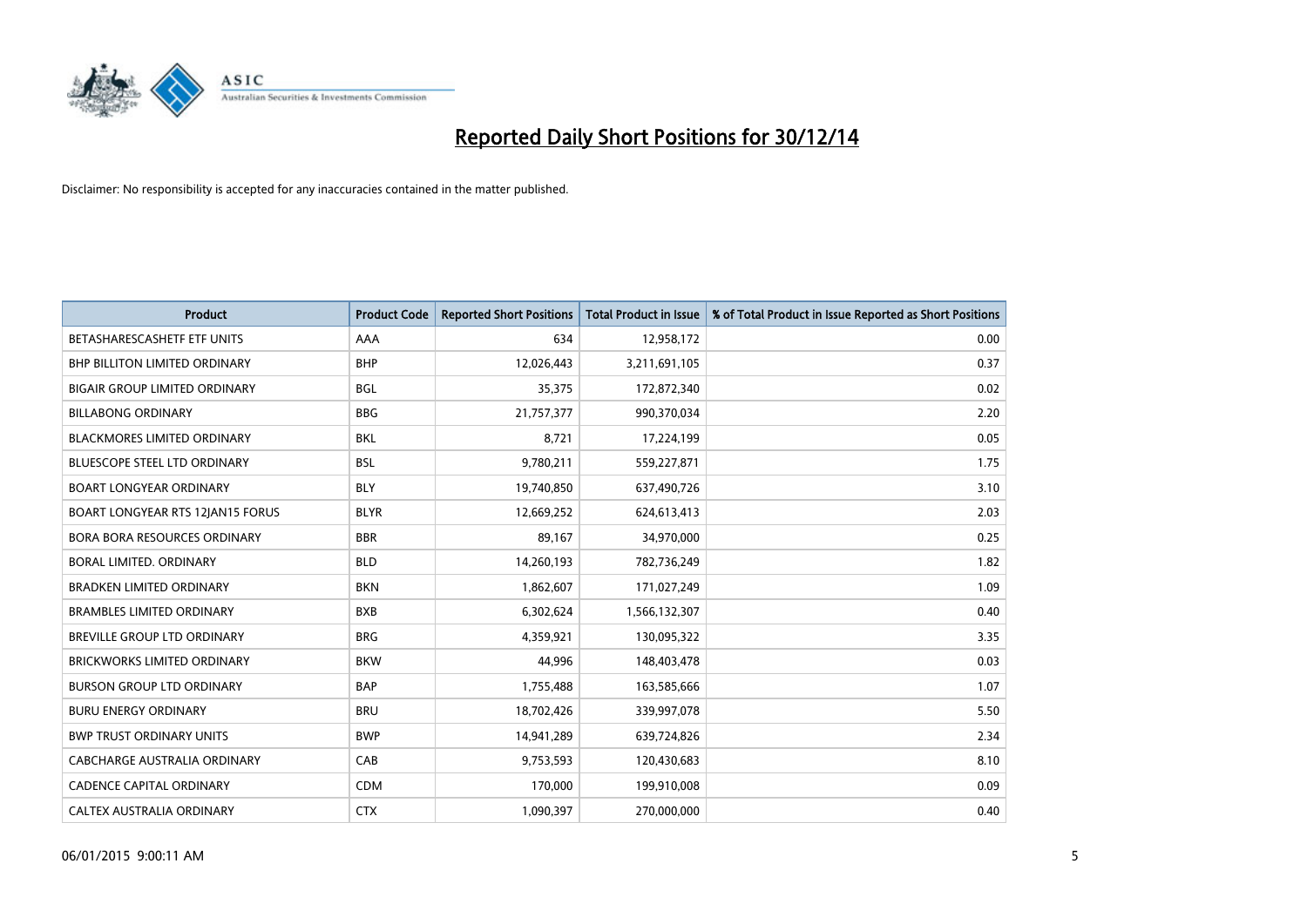

| <b>Product</b>                          | <b>Product Code</b> | <b>Reported Short Positions</b> | <b>Total Product in Issue</b> | % of Total Product in Issue Reported as Short Positions |
|-----------------------------------------|---------------------|---------------------------------|-------------------------------|---------------------------------------------------------|
| CAPE LAMBERT RES LTD ORDINARY           | <b>CFE</b>          | 280,137                         | 626,686,586                   | 0.04                                                    |
| CAPITOL HEALTH ORDINARY                 | CAI                 | 796,676                         | 496,244,861                   | 0.16                                                    |
| <b>CARDNO LIMITED ORDINARY</b>          | CDD                 | 15,749,056                      | 164,362,901                   | 9.58                                                    |
| CARINDALE PROPERTY UNIT                 | <b>CDP</b>          | 8,823                           | 70,000,000                    | 0.01                                                    |
| CARNARVON PETROLEUM ORDINARY            | <b>CVN</b>          | 1,956,906                       | 988,295,069                   | 0.20                                                    |
| <b>CARNEGIE WAVE ENERGY ORDINARY</b>    | <b>CWE</b>          | 500                             | 1,732,824,771                 | 0.00                                                    |
| CARSALES.COM LTD ORDINARY               | <b>CRZ</b>          | 14,488,942                      | 239,001,759                   | 6.06                                                    |
| CASH CONVERTERS ORDINARY                | CCV                 | 6,401,790                       | 478,876,525                   | 1.34                                                    |
| CEDAR WOODS PROP. ORDINARY              | <b>CWP</b>          | 227,730                         | 78,336,371                    | 0.29                                                    |
| CENTRAL PETROLEUM ORDINARY              | <b>CTP</b>          | 171,475                         | 368,718,957                   | 0.05                                                    |
| CENTURIA METRO REIT STAPLED             | <b>CMA</b>          | 698,404                         | 71,500,158                    | 0.98                                                    |
| CFS RETAIL TRUST GRP STAPLED SECURITIES | <b>CFX</b>          | 5,266,699                       | 3,050,355,727                 | 0.17                                                    |
| <b>CHALLENGER LIMITED ORDINARY</b>      | <b>CGF</b>          | 1,511,048                       | 569,725,821                   | 0.27                                                    |
| CHANDLER MACLEOD LTD ORDINARY           | <b>CMG</b>          | 666,195                         | 547,985,086                   | 0.12                                                    |
| CHARTER HALL GROUP STAPLED US PROHIBIT. | CHC                 | 513,062                         | 355,051,540                   | 0.14                                                    |
| <b>CHARTER HALL RETAIL UNITS</b>        | <b>COR</b>          | 14,478,315                      | 372,893,153                   | 3.88                                                    |
| <b>CHORUS LIMITED ORDINARY</b>          | <b>CNU</b>          | 68,907                          | 396,369,767                   | 0.02                                                    |
| CLEARVIEW WEALTH LTD ORDINARY           | <b>CVW</b>          | 10,001                          | 581,111,182                   | 0.00                                                    |
| CLINUVEL PHARMACEUT, ORDINARY           | <b>CUV</b>          | 39,410                          | 42,526,245                    | 0.09                                                    |
| COAL OF AFRICA LTD ORDINARY             | <b>CZA</b>          | 426                             | 1,599,368,613                 | 0.00                                                    |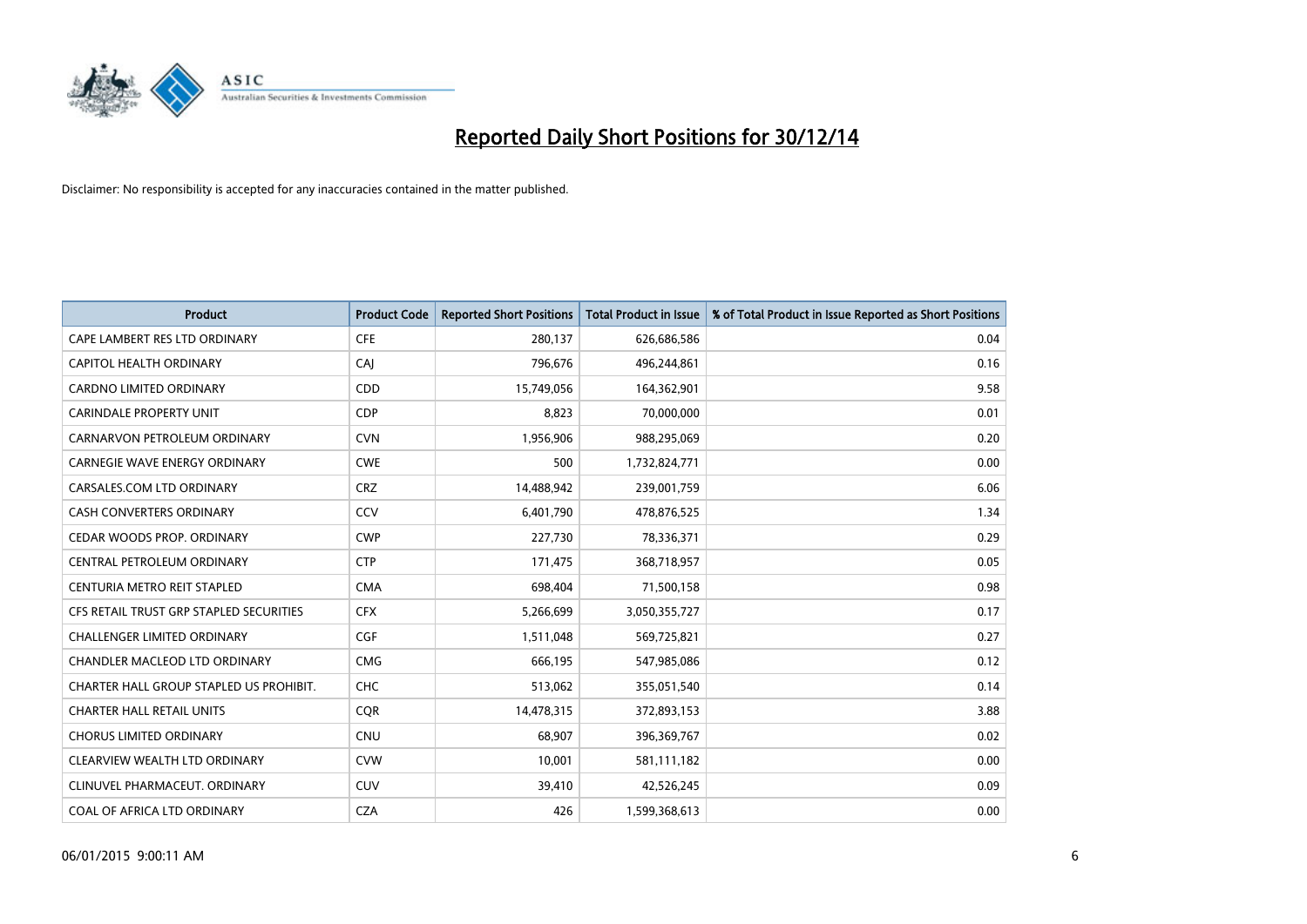

| <b>Product</b>                          | <b>Product Code</b> | <b>Reported Short Positions</b> | <b>Total Product in Issue</b> | % of Total Product in Issue Reported as Short Positions |
|-----------------------------------------|---------------------|---------------------------------|-------------------------------|---------------------------------------------------------|
| <b>COALSPUR MINES LTD ORDINARY</b>      | <b>CPL</b>          | 437,573                         | 641,544,455                   | 0.07                                                    |
| COCA-COLA AMATIL ORDINARY               | <b>CCL</b>          | 26,609,013                      | 763,590,249                   | 3.48                                                    |
| COCHLEAR LIMITED ORDINARY               | <b>COH</b>          | 5,729,998                       | 57,081,775                    | 10.04                                                   |
| COCKATOO COAL ORDINARY                  | <b>COK</b>          | 167,987                         | 4,560,196,928                 | 0.00                                                    |
| <b>CODAN LIMITED ORDINARY</b>           | <b>CDA</b>          | 106,441                         | 176,969,924                   | 0.06                                                    |
| <b>COFFEY INTERNATIONAL ORDINARY</b>    | COF                 | 6,077                           | 255,833,165                   | 0.00                                                    |
| <b>COKAL LTD ORDINARY</b>               | <b>CKA</b>          | 6,820                           | 471,487,926                   | 0.00                                                    |
| <b>COLLECTION HOUSE ORDINARY</b>        | <b>CLH</b>          | 3,112,988                       | 130,443,227                   | 2.39                                                    |
| <b>COLLINS FOODS LTD ORDINARY</b>       | <b>CKF</b>          | 9,693                           | 93,000,003                    | 0.01                                                    |
| COMMONWEALTH BANK, ORDINARY             | <b>CBA</b>          | 25,057,746                      | 1,621,319,194                 | 1.55                                                    |
| <b>COMPASS RESOURCES ORDINARY</b>       | <b>CMR</b>          | 7,472                           | 1,403,744,100                 | 0.00                                                    |
| <b>COMPUTERSHARE LTD ORDINARY</b>       | <b>CPU</b>          | 6,886,982                       | 556,203,079                   | 1.24                                                    |
| COOPER ENERGY LTD ORDINARY              | <b>COE</b>          | 98,886                          | 329,883,505                   | 0.03                                                    |
| <b>CORP TRAVEL LIMITED ORDINARY</b>     | <b>CTD</b>          | 699,705                         | 90,517,621                    | 0.77                                                    |
| <b>COVER-MORE GRP LTD ORDINARY</b>      | <b>CVO</b>          | 4,663,046                       | 317,750,000                   | 1.47                                                    |
| <b>CREDIT CORP GROUP ORDINARY</b>       | <b>CCP</b>          | 474,292                         | 46,296,407                    | 1.02                                                    |
| <b>CROMWELL PROP STAPLED SECURITIES</b> | <b>CMW</b>          | 8,312,408                       | 1,735,299,783                 | 0.48                                                    |
| <b>CROWE HORWATH AUS ORDINARY</b>       | <b>CRH</b>          | 5,135,789                       | 273,005,429                   | 1.88                                                    |
| <b>CROWN RESORTS LTD ORDINARY</b>       | <b>CWN</b>          | 14,035,192                      | 728,394,185                   | 1.93                                                    |
| <b>CSG LIMITED ORDINARY</b>             | <b>CSV</b>          | 441,837                         | 284,148,839                   | 0.16                                                    |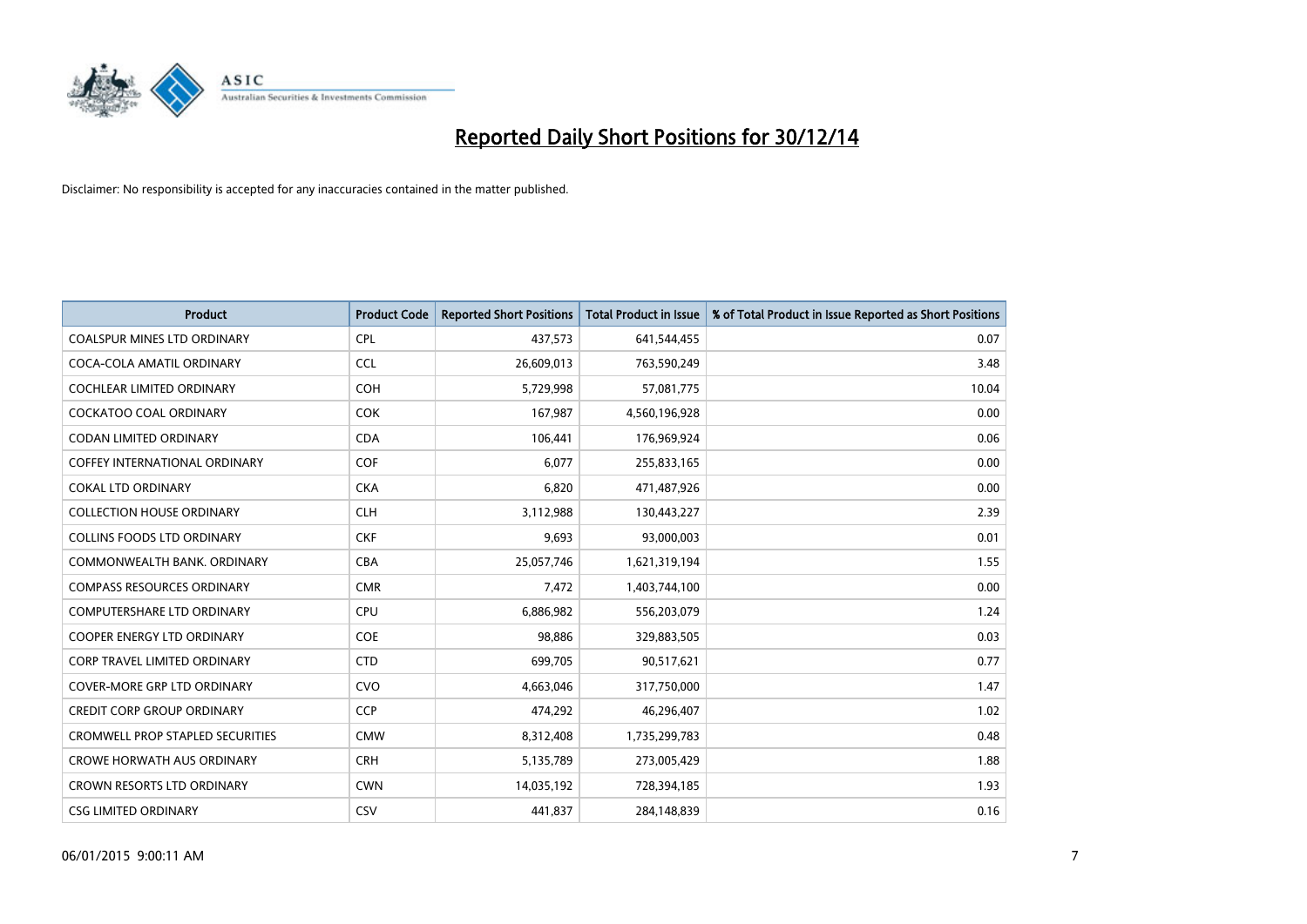

| <b>Product</b>                       | <b>Product Code</b> | <b>Reported Short Positions</b> | <b>Total Product in Issue</b> | % of Total Product in Issue Reported as Short Positions |
|--------------------------------------|---------------------|---------------------------------|-------------------------------|---------------------------------------------------------|
| <b>CSL LIMITED ORDINARY</b>          | <b>CSL</b>          | 1,106,663                       | 474,524,527                   | 0.23                                                    |
| <b>CSR LIMITED ORDINARY</b>          | <b>CSR</b>          | 12,710,750                      | 506,000,315                   | 2.51                                                    |
| <b>CUDECO LIMITED ORDINARY</b>       | CDU                 | 10,741,464                      | 243,055,501                   | 4.42                                                    |
| DATA#3 LIMITED ORDINARY              | <b>DTL</b>          | 30,759                          | 153,974,950                   | 0.02                                                    |
| <b>DECMIL GROUP LIMITED ORDINARY</b> | <b>DCG</b>          | 1,033,747                       | 168,657,794                   | 0.61                                                    |
| DEEP YELLOW LIMITED ORDINARY         | <b>DYL</b>          | 1,002                           | 1,899,361,295                 | 0.00                                                    |
| DEVINE LIMITED ORDINARY              | <b>DVN</b>          | 2,000                           | 158,730,556                   | 0.00                                                    |
| DEXUS PROPERTY GROUP STAPLED UNITS   | <b>DXS</b>          | 1,164,895                       | 905,531,797                   | 0.13                                                    |
| DICK SMITH HLDGS ORDINARY            | <b>DSH</b>          | 16,810,116                      | 236,511,364                   | 7.11                                                    |
| DISCOVERY METALS LTD ORDINARY        | <b>DML</b>          | 445,184                         | 644,039,581                   | 0.07                                                    |
| DOMINO PIZZA ENTERPR ORDINARY        | <b>DMP</b>          | 1,518,206                       | 86,160,773                    | 1.76                                                    |
| DONACO INTERNATIONAL ORDINARY        | <b>DNA</b>          | 10,462,352                      | 460,505,113                   | 2.27                                                    |
| DORAY MINERALS LTD ORDINARY          | <b>DRM</b>          | 106,696                         | 165,834,256                   | 0.06                                                    |
| DOWNER EDI LIMITED ORDINARY          | <b>DOW</b>          | 26,398,310                      | 435,399,975                   | 6.06                                                    |
| DRILLSEARCH ENERGY ORDINARY          | <b>DLS</b>          | 12,024,669                      | 461,101,450                   | 2.61                                                    |
| DUET GROUP STAPLED US PROHIBIT.      | <b>DUE</b>          | 19,568,560                      | 1,493,678,915                 | 1.31                                                    |
| DULUXGROUP LIMITED ORDINARY          | <b>DLX</b>          | 2,946,800                       | 388,543,268                   | 0.76                                                    |
| ECHO ENTERTAINMENT ORDINARY          | <b>EGP</b>          | 11,239,815                      | 825,672,730                   | 1.36                                                    |
| ELDERS LIMITED DEFERRED SETTLEMENT   | <b>ELDDA</b>        | 805,219                         | 83,723,251                    | 0.96                                                    |
| <b>EMECO HOLDINGS ORDINARY</b>       | EHL                 | 11,442,703                      | 599,675,707                   | 1.91                                                    |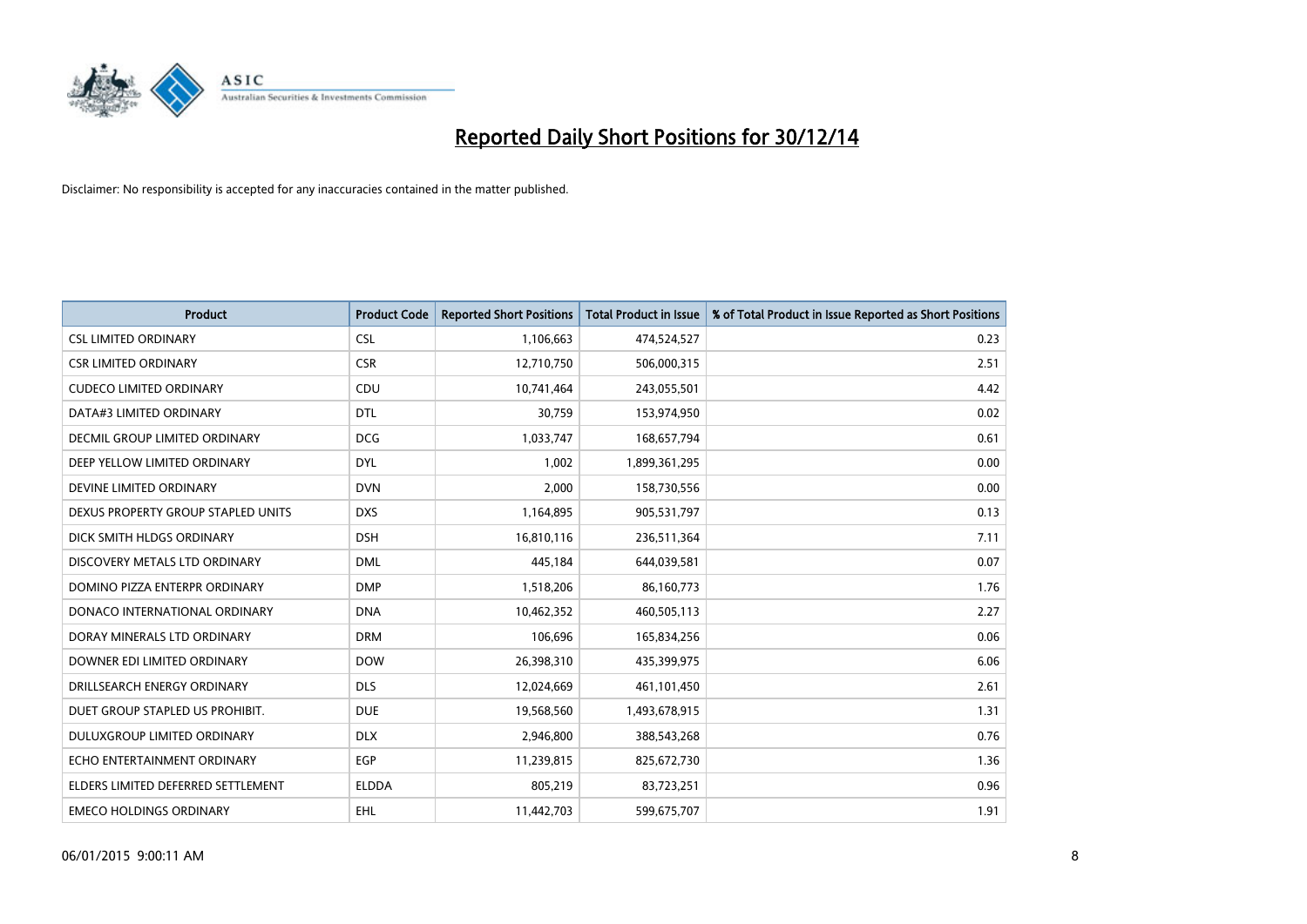

| <b>Product</b>                         | <b>Product Code</b> | <b>Reported Short Positions</b> | <b>Total Product in Issue</b> | % of Total Product in Issue Reported as Short Positions |
|----------------------------------------|---------------------|---------------------------------|-------------------------------|---------------------------------------------------------|
| <b>ENERGY RESOURCES ORDINARY 'A'</b>   | <b>ERA</b>          | 12,022,365                      | 517,725,062                   | 2.32                                                    |
| <b>ENERGY WORLD CORPOR. ORDINARY</b>   | <b>EWC</b>          | 47,771,003                      | 1,734,166,672                 | 2.75                                                    |
| <b>ENSOGO LIMITED ORDINARY</b>         | E88                 | 212,388                         | 426,069,834                   | 0.05                                                    |
| EQUATORIAL RES LTD ORDINARY            | EQX                 | 33                              | 124,445,353                   | 0.00                                                    |
| EQUITY TRUSTEES ORDINARY               | EQT                 | 43,534                          | 19,269,445                    | 0.23                                                    |
| ERM POWER LIMITED ORDINARY             | EPW                 | 1,459,825                       | 241,477,698                   | 0.60                                                    |
| ESTIA HEALTH LTD ORDINARY              | EHE                 | 219,241                         | 180,885,580                   | 0.12                                                    |
| EVOLUTION MINING LTD ORDINARY          | <b>EVN</b>          | 32,364,940                      | 714,921,647                   | 4.53                                                    |
| FAIRFAX MEDIA LTD ORDINARY             | <b>FXI</b>          | 50,736,432                      | 2,351,955,725                 | 2.16                                                    |
| <b>FANTASTIC HOLDINGS ORDINARY</b>     | <b>FAN</b>          | 14,643                          | 103,257,398                   | 0.01                                                    |
| FAR LTD ORDINARY                       | FAR                 | 16,900,603                      | 3,126,808,427                 | 0.54                                                    |
| FEDERATION CNTRES ORD/UNIT STAPLED SEC | FDC                 | 1,921,214                       | 1,427,641,565                 | 0.13                                                    |
| FINBAR GROUP LIMITED ORDINARY          | <b>FRI</b>          | 7,447                           | 228,720,815                   | 0.00                                                    |
| FISHER & PAYKEL H. ORDINARY            | <b>FPH</b>          | 621,226                         | 557,847,151                   | 0.11                                                    |
| FLEETWOOD CORP ORDINARY                | <b>FWD</b>          | 1,510,993                       | 61,039,412                    | 2.48                                                    |
| FLETCHER BUILDING ORDINARY             | <b>FBU</b>          | 2,278,343                       | 687,854,788                   | 0.33                                                    |
| FLEXIGROUP LIMITED ORDINARY            | FXL                 | 7,725,746                       | 304,096,060                   | 2.54                                                    |
| FLIGHT CENTRE TRAVEL ORDINARY          | <b>FLT</b>          | 6,156,588                       | 100,718,401                   | 6.11                                                    |
| FLINDERS MINES LTD ORDINARY            | <b>FMS</b>          | 165,000                         | 2,762,995,689                 | 0.01                                                    |
| <b>FOCUS MINERALS LTD ORDINARY</b>     | <b>FML</b>          | 6,662,330                       | 9,137,375,877                 | 0.07                                                    |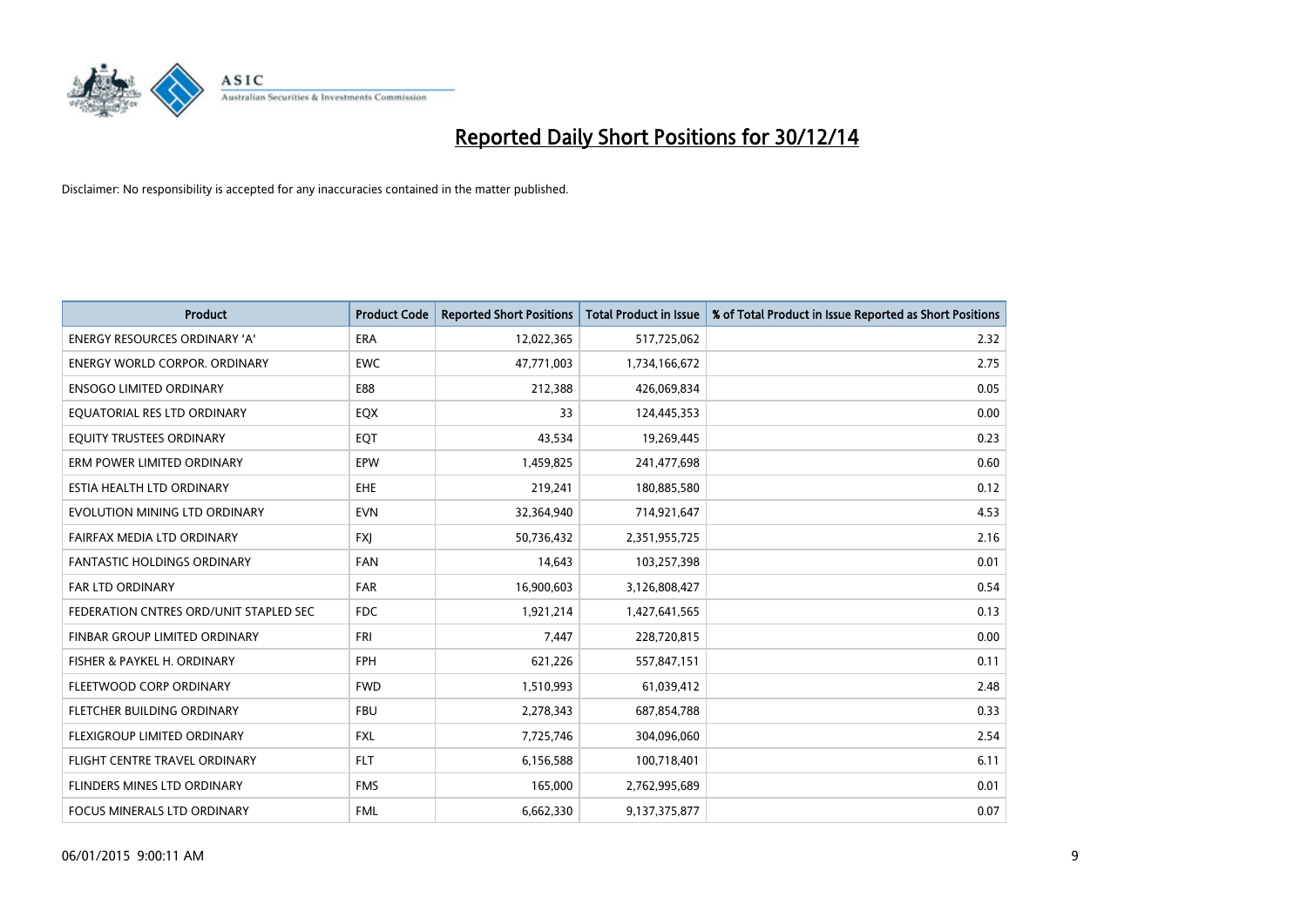

| <b>Product</b>                             | <b>Product Code</b> | <b>Reported Short Positions</b> | <b>Total Product in Issue</b> | % of Total Product in Issue Reported as Short Positions |
|--------------------------------------------|---------------------|---------------------------------|-------------------------------|---------------------------------------------------------|
| <b>FOLKESTONE EDU TRUST UNITS</b>          | <b>FET</b>          | 20,111                          | 205,992,922                   | 0.01                                                    |
| FONTERRA SHARE FUND ORDINARY UNITS         | <b>FSF</b>          | 109,403                         | 121,486,490                   | 0.09                                                    |
| FORTESCUE METALS GRP ORDINARY              | <b>FMG</b>          | 337,734,525                     | 3,113,798,151                 | 10.85                                                   |
| FREEDOM FOOD LTD ORDINARY                  | <b>FNP</b>          | 40,793                          | 152,689,663                   | 0.03                                                    |
| <b>FUNTASTIC LIMITED ORDINARY</b>          | <b>FUN</b>          | 370,000                         | 669,869,723                   | 0.06                                                    |
| <b>G.U.D. HOLDINGS ORDINARY</b>            | GUD                 | 3,058,443                       | 70,939,492                    | 4.31                                                    |
| <b>G8 EDUCATION LIMITED ORDINARY</b>       | <b>GEM</b>          | 12,648,973                      | 353,691,630                   | 3.58                                                    |
| <b>GALAXY RESOURCES ORDINARY</b>           | GXY                 | 1,430,443                       | 1,064,622,267                 | 0.13                                                    |
| <b>GBST HOLDINGS ORDINARY</b>              | GBT                 | 10,367                          | 66,561,725                    | 0.02                                                    |
| <b>GDI PROPERTY GRP STAPLED SECURITIES</b> | GDI                 | 294,181                         | 567,575,025                   | 0.05                                                    |
| <b>GENESIS ENERGY LTD ORDINARY</b>         | <b>GNE</b>          | 1,000                           | 1,000,000,000                 | 0.00                                                    |
| <b>GENETIC TECHNOLOGIES ORDINARY</b>       | GTG                 | 3,167,280                       | 820,849,917                   | 0.39                                                    |
| <b>GENTRACK GROUP LTD ORDINARY</b>         | GTK                 | 3,000                           | 72,699,510                    | 0.00                                                    |
| <b>GENWORTH MORTGAGE ORDINARY</b>          | <b>GMA</b>          | 15,578,425                      | 650,000,000                   | 2.40                                                    |
| <b>GEODYNAMICS LIMITED ORDINARY</b>        | GDY                 | 819                             | 435,880,130                   | 0.00                                                    |
| <b>GINDALBIE METALS LTD ORDINARY</b>       | <b>GBG</b>          | 33,210,304                      | 1,495,306,811                 | 2.22                                                    |
| <b>GODFREYS GRP LTD ORDINARY</b>           | GFY                 | 419,535                         | 40,298,056                    | 1.04                                                    |
| <b>GOLD ROAD RES LTD ORDINARY</b>          | GOR                 | 2,167,298                       | 594,881,822                   | 0.36                                                    |
| <b>GOODMAN FIELDER, ORDINARY</b>           | GFF                 | 4,283,356                       | 1,955,559,207                 | 0.22                                                    |
| <b>GOODMAN GROUP STAPLED</b>               | <b>GMG</b>          | 13,586,237                      | 1,745,460,061                 | 0.78                                                    |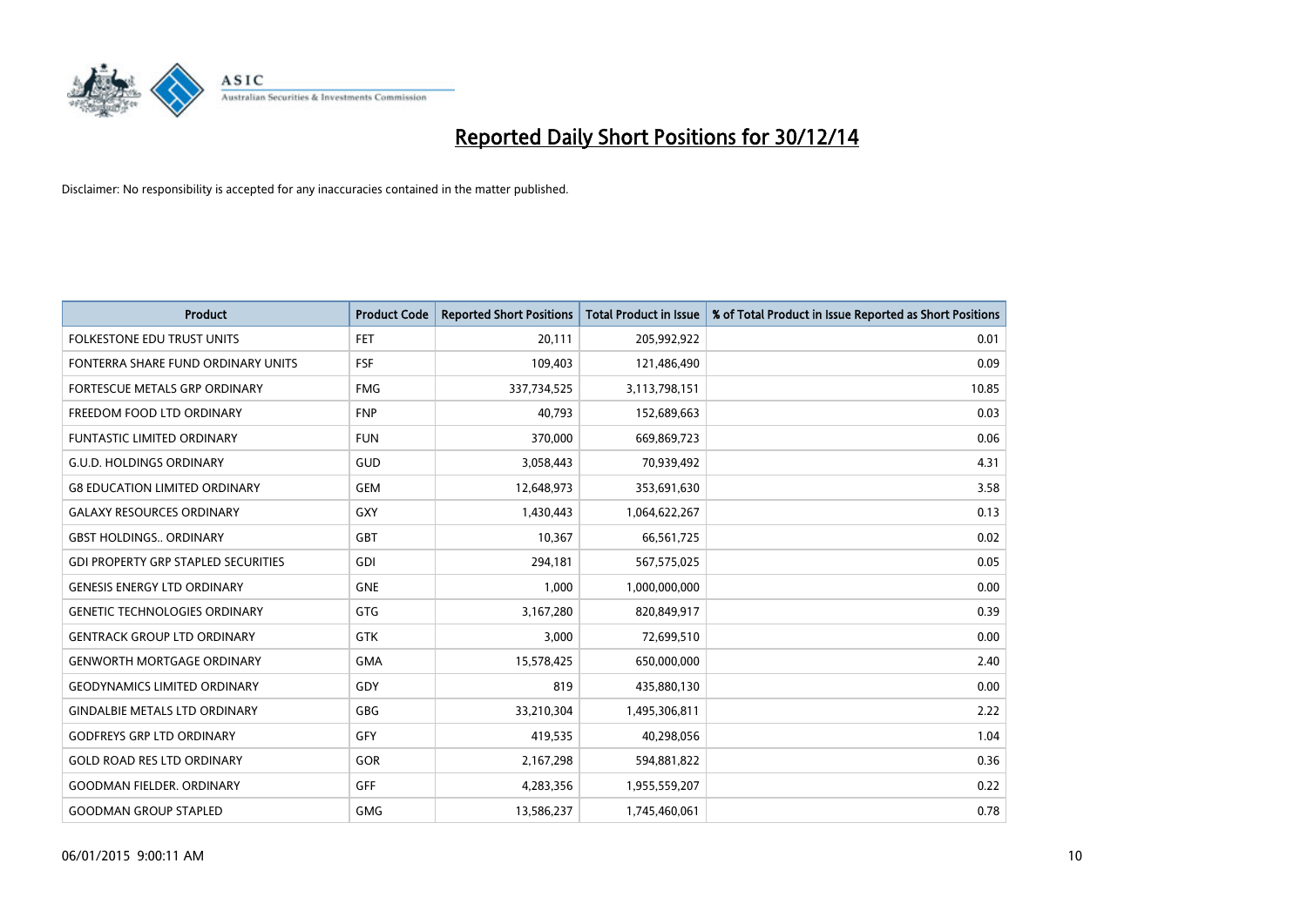

| <b>Product</b>                                   | <b>Product Code</b> | <b>Reported Short Positions</b> | <b>Total Product in Issue</b> | % of Total Product in Issue Reported as Short Positions |
|--------------------------------------------------|---------------------|---------------------------------|-------------------------------|---------------------------------------------------------|
| <b>GPT GROUP STAPLED SEC.</b>                    | <b>GPT</b>          | 5,306,923                       | 1,685,460,955                 | 0.31                                                    |
| <b>GRAINCORP LIMITED A CLASS ORDINARY</b>        | <b>GNC</b>          | 15,754,965                      | 228,855,628                   | 6.88                                                    |
| <b>GRANGE RESOURCES. ORDINARY</b>                | GRR                 | 11,672,030                      | 1,157,097,869                 | 1.01                                                    |
| <b>GREENCROSS LIMITED ORDINARY</b>               | <b>GXL</b>          | 2,449,840                       | 111,447,503                   | 2.20                                                    |
| <b>GREENLAND MIN EN LTD ORDINARY</b>             | GGG                 | 3,435,418                       | 669,389,552                   | 0.51                                                    |
| <b>GREENLAND MIN EN LTD RIGHTS 26-JUN-14</b>     | GGGR                | 3,842                           | 88,685,050                    | 0.00                                                    |
| <b>GROWTHPOINT PROPERTY ORD/UNIT STAPLED SEC</b> | GOZ                 | 2,087,123                       | 554,602,697                   | 0.38                                                    |
| <b>GRYPHON MINERALS LTD ORDINARY</b>             | GRY                 | 2,094,093                       | 401,185,424                   | 0.52                                                    |
| <b>GUILDFORD COAL LTD ORDINARY</b>               | <b>GUF</b>          | 77,890                          | 917,612,681                   | 0.01                                                    |
| <b>GWA GROUP LTD ORDINARY</b>                    | <b>GWA</b>          | 16,115,056                      | 306,533,770                   | 5.26                                                    |
| HANSEN TECHNOLOGIES ORDINARY                     | <b>HSN</b>          | 19,559                          | 163,214,381                   | 0.01                                                    |
| HARVEY NORMAN ORDINARY                           | <b>HVN</b>          | 46,628,206                      | 1,110,603,911                 | 4.20                                                    |
| HEALTHSCOPE LIMITED. ORDINARY                    | <b>HSO</b>          | 16,693,329                      | 1,732,094,838                 | 0.96                                                    |
| <b>HENDERSON GROUP CDI 1:1</b>                   | <b>HGG</b>          | 4,050,578                       | 776,451,740                   | 0.52                                                    |
| HFA HOLDINGS LIMITED ORDINARY                    | <b>HFA</b>          | 308                             | 162,147,897                   | 0.00                                                    |
| HIGHLANDS PACIFIC ORDINARY                       | <b>HIG</b>          | 3,153                           | 918,694,336                   | 0.00                                                    |
| HILLGROVE RES LTD ORDINARY                       | <b>HGO</b>          | 133,291                         | 147,711,123                   | 0.09                                                    |
| HILLS LTD ORDINARY                               | <b>HIL</b>          | 1,215,179                       | 231,985,526                   | 0.52                                                    |
| HORIZON OIL LIMITED ORDINARY                     | <b>HZN</b>          | 34,665,749                      | 1,301,981,265                 | 2.66                                                    |
| <b>HOTEL PROPERTY STAPLED</b>                    | <b>HPI</b>          | 237,861                         | 146,105,439                   | 0.16                                                    |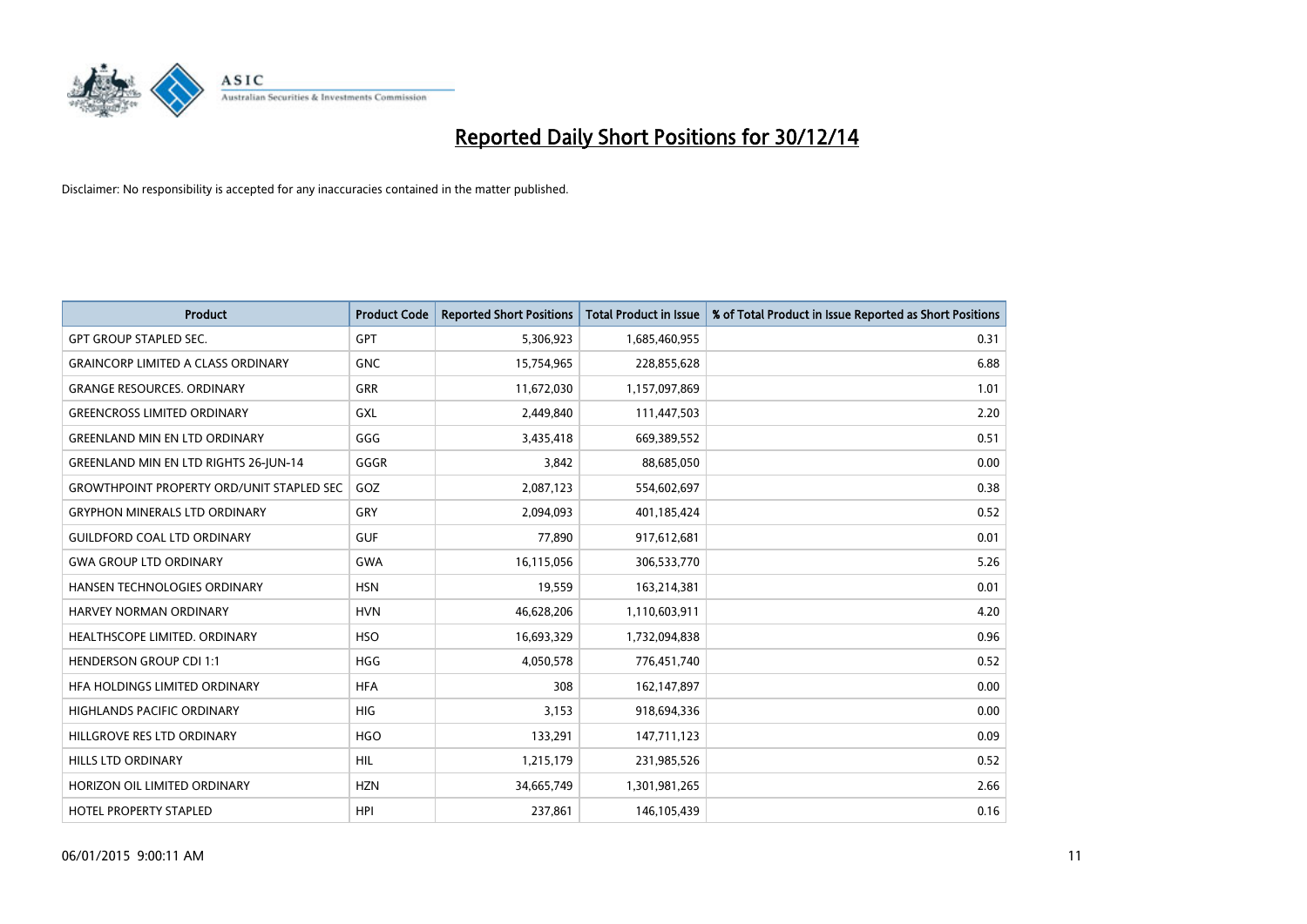

| <b>Product</b>                                | <b>Product Code</b> | <b>Reported Short Positions</b> | <b>Total Product in Issue</b> | % of Total Product in Issue Reported as Short Positions |
|-----------------------------------------------|---------------------|---------------------------------|-------------------------------|---------------------------------------------------------|
| HUON AQUACULTURE GRP ORDINARY                 | <b>HUO</b>          | 905,261                         | 87,337,207                    | 1.04                                                    |
| ICAR ASIA LTD ORDINARY                        | ICQ                 | 411,664                         | 217,769,656                   | 0.19                                                    |
| <b>ICON ENERGY LIMITED ORDINARY</b>           | <b>ICN</b>          | 100,000                         | 618,717,503                   | 0.02                                                    |
| <b>IINET LIMITED ORDINARY</b>                 | <b>IIN</b>          | 7,735,800                       | 162,163,526                   | 4.77                                                    |
| <b>ILUKA RESOURCES ORDINARY</b>               | ILU                 | 19,720,356                      | 418,700,517                   | 4.71                                                    |
| <b>IMDEX LIMITED ORDINARY</b>                 | <b>IMD</b>          | 1,980,961                       | 216,203,136                   | 0.92                                                    |
| IMF BENTHAM LTD ORDINARY                      | <b>IMF</b>          | 4,610,139                       | 166,580,957                   | 2.77                                                    |
| <b>IMPEDIMED LIMITED ORDINARY</b>             | <b>IPD</b>          | 4,608                           | 292,942,957                   | 0.00                                                    |
| <b>INCITEC PIVOT ORDINARY</b>                 | IPL                 | 31,755,456                      | 1,675,621,466                 | 1.90                                                    |
| <b>INDEPENDENCE GROUP ORDINARY</b>            | <b>IGO</b>          | 2,150,724                       | 234,256,573                   | 0.92                                                    |
| INDOPHIL RESOURCES ORDINARY                   | <b>IRN</b>          | 6,214,501                       | 1,203,146,194                 | 0.52                                                    |
| <b>INDUSTRIA REIT STAPLED</b>                 | <b>IDR</b>          | 406,137                         | 125,000,001                   | 0.32                                                    |
| INFIGEN ENERGY STAPLED SECURITIES             | <b>IFN</b>          | 3,134,988                       | 767,887,581                   | 0.41                                                    |
| <b>INFOMEDIA LTD ORDINARY</b>                 | IFM                 | 836,049                         | 307,127,687                   | 0.27                                                    |
| <b>INGENIA GROUP STAPLED SECURITIES</b>       | <b>INA</b>          | 9,679,451                       | 878,851,910                   | 1.10                                                    |
| INSURANCE AUSTRALIA ORDINARY                  | IAG                 | 7,165,268                       | 2,341,618,048                 | 0.31                                                    |
| <b>INTREPID MINES ORDINARY</b>                | <b>IAU</b>          | 577,414                         | 369,869,196                   | 0.16                                                    |
| <b>INVESTA OFFICE FUND STAPLED SECURITIES</b> | <b>IOF</b>          | 878,008                         | 614,047,458                   | 0.14                                                    |
| <b>INVOCARE LIMITED ORDINARY</b>              | <b>IVC</b>          | 3,699,219                       | 110,030,298                   | 3.36                                                    |
| <b>IOOF HOLDINGS LTD ORDINARY</b>             | IFL                 | 13,935,673                      | 300,133,752                   | 4.64                                                    |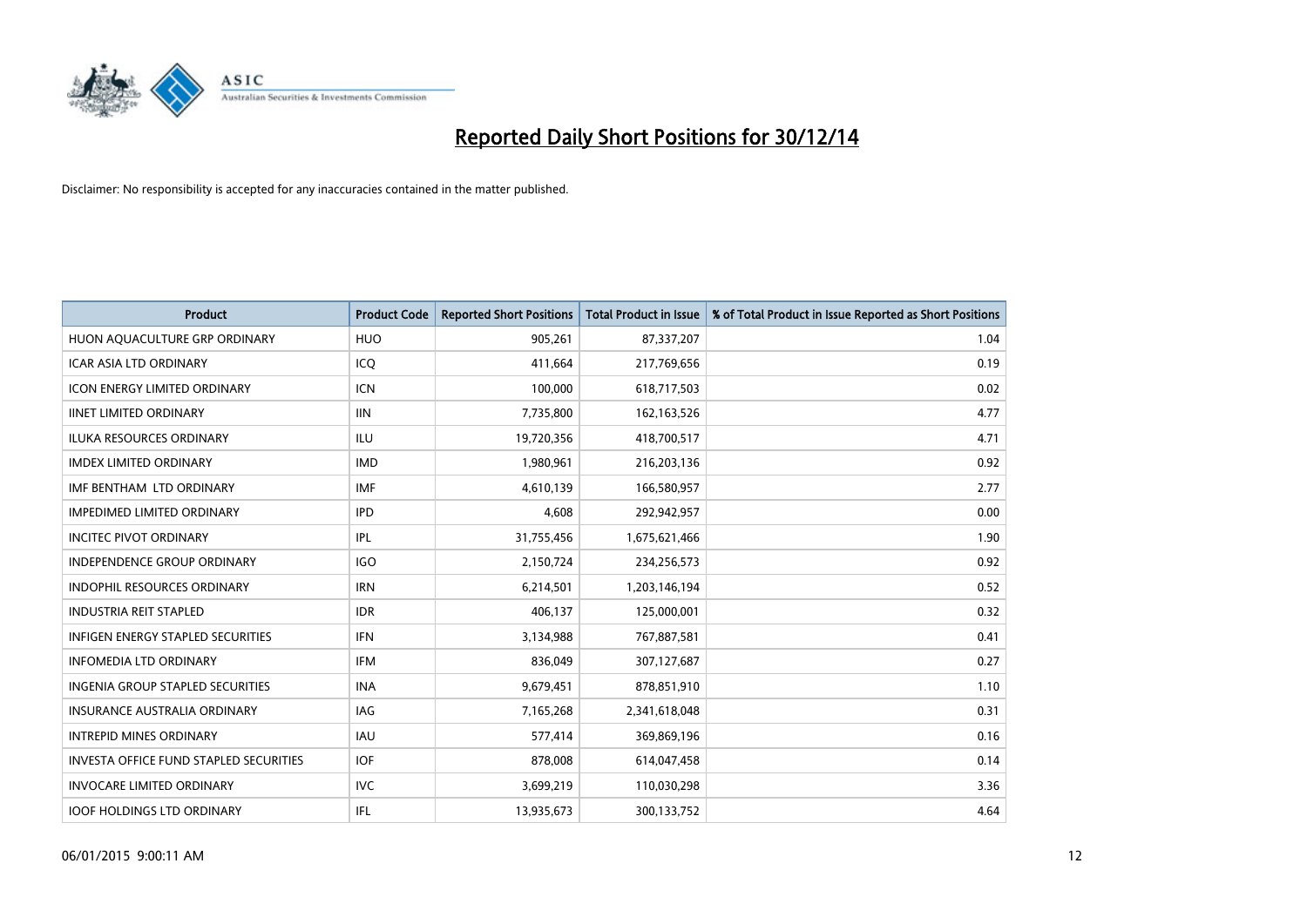

| <b>Product</b>                                  | <b>Product Code</b> | <b>Reported Short Positions</b> | <b>Total Product in Issue</b> | % of Total Product in Issue Reported as Short Positions |
|-------------------------------------------------|---------------------|---------------------------------|-------------------------------|---------------------------------------------------------|
| <b>IPH LIMITED ORDINARY</b>                     | <b>IPH</b>          | 548,406                         | 157,559,499                   | 0.35                                                    |
| <b>IPROPERTY GROUP LTD ORDINARY</b>             | <b>IPP</b>          | 1,986,837                       | 186,703,204                   | 1.06                                                    |
| <b>IRESS LIMITED ORDINARY</b>                   | <b>IRE</b>          | 5,964,218                       | 159,097,319                   | 3.75                                                    |
| <b>ISELECT LTD ORDINARY</b>                     | <b>ISU</b>          | 1,264,319                       | 261,489,894                   | 0.48                                                    |
| <b>ISENTIA GROUP LTD ORDINARY</b>               | <b>ISD</b>          | 391,939                         | 200,000,001                   | 0.20                                                    |
| <b>ISENTRIC LTD. ORDINARY</b>                   | ICU                 | 74,064                          | 77,362,962                    | 0.10                                                    |
| <b>JAMES HARDIE INDUST CHESS DEPOSITARY INT</b> | <b>IHX</b>          | 9,981,227                       | 445,229,454                   | 2.24                                                    |
| <b>JAPARA HEALTHCARE LT ORDINARY</b>            | <b>IHC</b>          | 13,081,629                      | 263,046,592                   | 4.97                                                    |
| <b>JB HI-FI LIMITED ORDINARY</b>                | <b>JBH</b>          | 12,806,544                      | 98,950,309                    | 12.94                                                   |
| KAROON GAS AUSTRALIA ORDINARY                   | <b>KAR</b>          | 18,653,897                      | 250,085,718                   | 7.46                                                    |
| KATHMANDU HOLD LTD ORDINARY                     | <b>KMD</b>          | 4,928,912                       | 201,484,583                   | 2.45                                                    |
| <b>KBL MINING LIMITED ORDINARY</b>              | <b>KBL</b>          | 1,820                           | 396,535,629                   | 0.00                                                    |
| KINGSGATE CONSOLID. ORDINARY                    | <b>KCN</b>          | 20,249,834                      | 223,584,937                   | 9.06                                                    |
| KINGSROSE MINING LTD ORDINARY                   | <b>KRM</b>          | 478,292                         | 358,611,493                   | 0.13                                                    |
| LEIGHTON HOLDINGS ORDINARY                      | LEI                 | 6,400,007                       | 338,503,563                   | 1.89                                                    |
| LEND LEASE GROUP UNIT/ORD STAPLED               | LLC                 | 1,954,959                       | 579,596,726                   | 0.34                                                    |
| LIFESTYLE COMMUNIT. ORDINARY                    | LIC                 | 25,000                          | 101,220,131                   | 0.02                                                    |
| LIQUEFIED NATURAL ORDINARY                      | <b>LNG</b>          | 12,556,536                      | 462,223,201                   | 2.72                                                    |
| LOGICAMMS LIMITED ORDINARY                      | <b>LCM</b>          | 17,917                          | 71,178,179                    | 0.03                                                    |
| LONESTAR RESO LTD ORDINARY                      | <b>LNR</b>          | 107,183                         | 752,187,211                   | 0.01                                                    |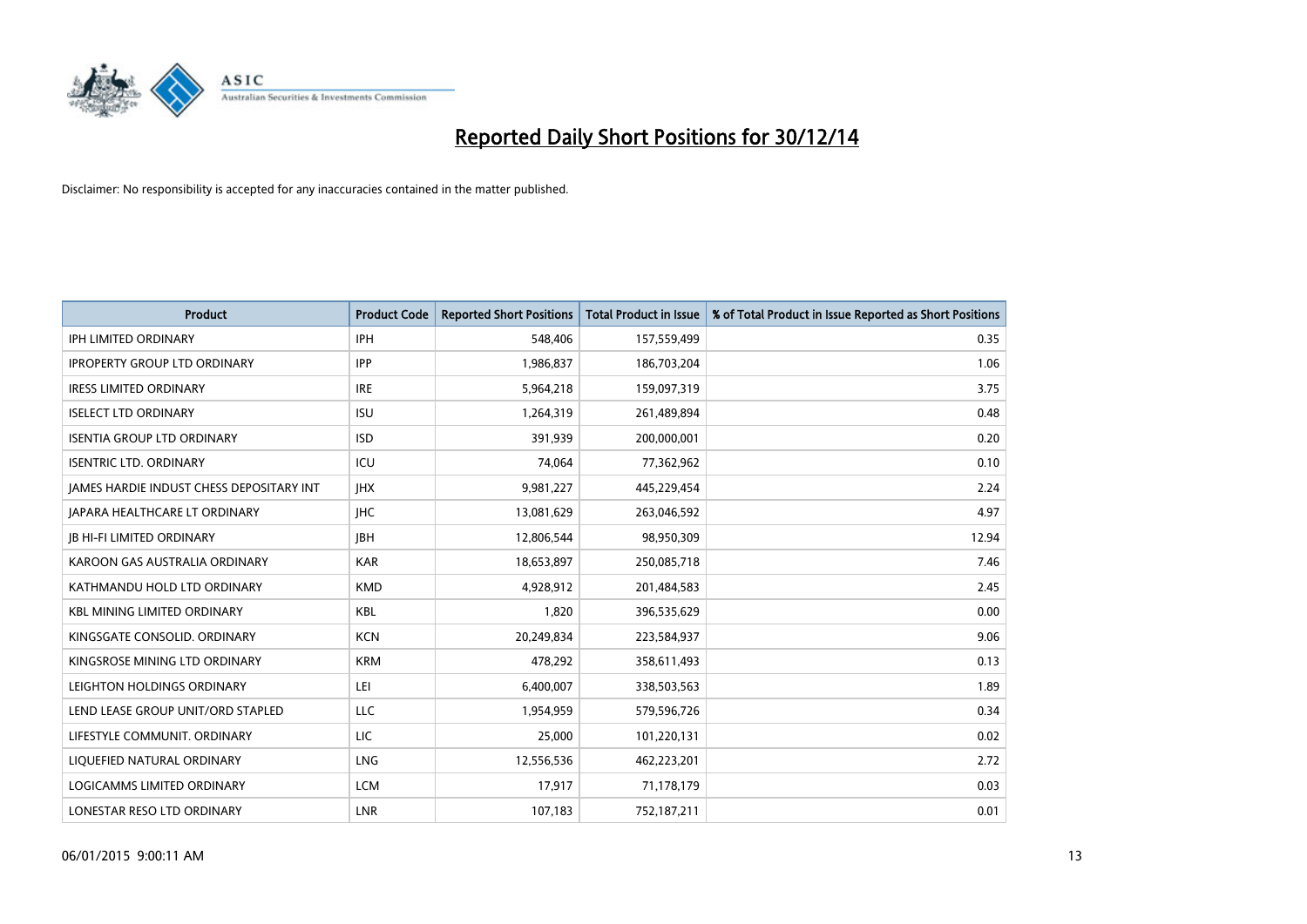

| <b>Product</b>                        | <b>Product Code</b> | <b>Reported Short Positions</b> | <b>Total Product in Issue</b> | % of Total Product in Issue Reported as Short Positions |
|---------------------------------------|---------------------|---------------------------------|-------------------------------|---------------------------------------------------------|
| LUCAPA DIAMOND LTD ORDINARY           | <b>LOM</b>          | 6,953                           | 181,872,742                   | 0.00                                                    |
| LYNAS CORPORATION ORDINARY            | <b>LYC</b>          | 76,620,711                      | 3,370,955,034                 | 2.27                                                    |
| <b>M2 GRP LTD ORDINARY</b>            | <b>MTU</b>          | 3,050,262                       | 181,905,060                   | 1.68                                                    |
| MACA LIMITED ORDINARY                 | <b>MLD</b>          | 498,194                         | 232,676,373                   | 0.21                                                    |
| <b>MACMAHON HOLDINGS ORDINARY</b>     | <b>MAH</b>          | 2,582,174                       | 1,261,699,966                 | 0.20                                                    |
| MACO ATLAS ROADS GRP ORDINARY STAPLED | <b>MOA</b>          | 12,728,493                      | 511,538,852                   | 2.49                                                    |
| MACQUARIE GROUP LTD ORDINARY          | <b>MOG</b>          | 331,671                         | 324,342,024                   | 0.10                                                    |
| MAGELLAN FIN GRP LTD ORDINARY         | <b>MFG</b>          | 2,131,967                       | 159,818,691                   | 1.33                                                    |
| <b>MANTRA GROUP LTD ORDINARY</b>      | <b>MTR</b>          | 4,486,681                       | 249,471,229                   | 1.80                                                    |
| <b>MATRIX C &amp; E LTD ORDINARY</b>  | <b>MCE</b>          | 2,565,538                       | 94,555,428                    | 2.71                                                    |
| MAVERICK DRILLING ORDINARY            | <b>MAD</b>          | 1,668,844                       | 544,321,602                   | 0.31                                                    |
| <b>MAXITRANS INDUSTRIES ORDINARY</b>  | <b>MXI</b>          | 14,089                          | 185,075,653                   | 0.01                                                    |
| MAYNE PHARMA LTD ORDINARY             | <b>MYX</b>          | 17,732,958                      | 591,881,071                   | 3.00                                                    |
| MCMILLAN SHAKESPEARE ORDINARY         | <b>MMS</b>          | 910,218                         | 77,525,801                    | 1.17                                                    |
| <b>MCPHERSON'S LTD ORDINARY</b>       | <b>MCP</b>          | 10,001                          | 96,684,407                    | 0.01                                                    |
| MEDIBANK PRIVATE LTD ORDINARY         | <b>MPL</b>          | 53,361,654                      | 2,754,003,240                 | 1.94                                                    |
| MEDUSA MINING LTD ORDINARY            | <b>MML</b>          | 12,477,494                      | 207,794,301                   | 6.00                                                    |
| MEO AUSTRALIA LTD ORDINARY            | <b>MEO</b>          | 411,000                         | 750,488,387                   | 0.05                                                    |
| MERIDIAN ENERGY INSTALMENT RECEIPTS   | <b>MEZCA</b>        | 200,000                         | 1,255,413,626                 | 0.02                                                    |
| MESOBLAST LIMITED ORDINARY            | <b>MSB</b>          | 22,277,953                      | 324,176,029                   | 6.87                                                    |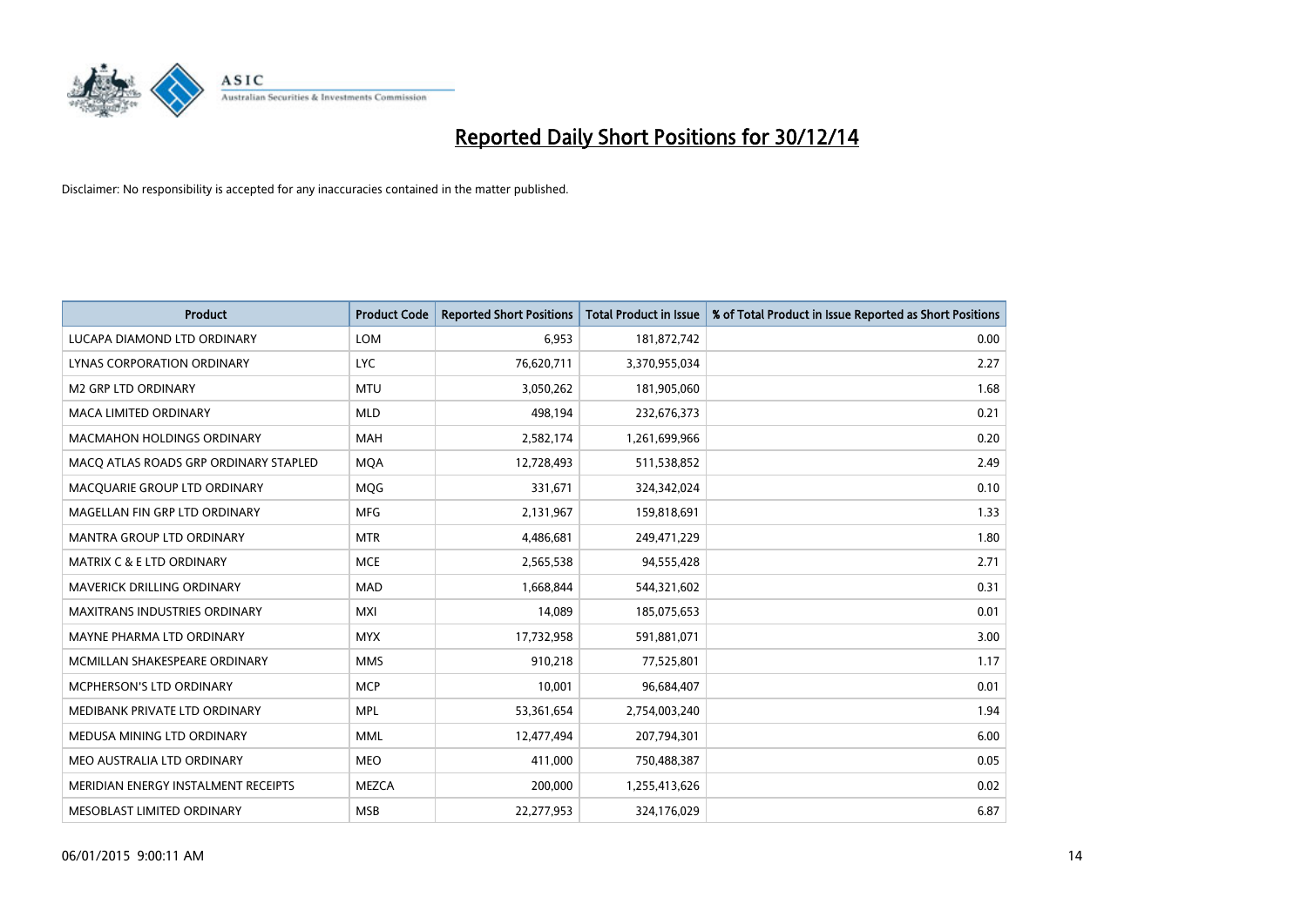

| <b>Product</b>                    | <b>Product Code</b> | <b>Reported Short Positions</b> | <b>Total Product in Issue</b> | % of Total Product in Issue Reported as Short Positions |
|-----------------------------------|---------------------|---------------------------------|-------------------------------|---------------------------------------------------------|
| METALS X LIMITED ORDINARY         | <b>MLX</b>          | 78,966                          | 413,957,186                   | 0.02                                                    |
| METCASH LIMITED ORDINARY          | <b>MTS</b>          | 119,970,782                     | 903,309,574                   | 13.28                                                   |
| METMINCO LIMITED ORDINARY         | <b>MNC</b>          | 22,000                          | 1,855,516,023                 | 0.00                                                    |
| MIGHTY RIVER POWER ORDINARY       | <b>MYT</b>          | 1,758,966                       | 1,400,012,517                 | 0.13                                                    |
| MINCOR RESOURCES NL ORDINARY      | <b>MCR</b>          | 75,124                          | 188,208,274                   | 0.04                                                    |
| MINERAL DEPOSITS ORDINARY         | <b>MDL</b>          | 861,202                         | 103,676,341                   | 0.83                                                    |
| MINERAL RESOURCES, ORDINARY       | <b>MIN</b>          | 16,707,780                      | 187,270,274                   | 8.92                                                    |
| MINT PAYMENTS LTD ORDINARY        | <b>MNW</b>          | 27,180                          | 470,635,552                   | 0.01                                                    |
| MIRABELA NICKEL LTD ORDINARY      | <b>MBN</b>          | 2,012,293                       | 929,710,216                   | 0.22                                                    |
| MIRVAC GROUP STAPLED SECURITIES   | <b>MGR</b>          | 13,236,542                      | 3,697,197,370                 | 0.36                                                    |
| <b>MMAOFFSHOR ORDINARY</b>        | <b>MRM</b>          | 23,870,733                      | 368,666,221                   | 6.47                                                    |
| <b>MOLOPO ENERGY LTD ORDINARY</b> | <b>MPO</b>          | 30,833                          | 248,705,730                   | 0.01                                                    |
| MONADELPHOUS GROUP ORDINARY       | <b>MND</b>          | 8,453,654                       | 92,998,380                    | 9.09                                                    |
| MONASH IVF GROUP LTD ORDINARY     | <b>MVF</b>          | 705,418                         | 231,081,089                   | 0.31                                                    |
| MORTGAGE CHOICE LTD ORDINARY      | <b>MOC</b>          | 19,705                          | 124,216,248                   | 0.02                                                    |
| <b>MOUNT GIBSON IRON ORDINARY</b> | <b>MGX</b>          | 60,317,246                      | 1,090,805,085                 | 5.53                                                    |
| MULTIPLEX SITES SITES             | <b>MXUPA</b>        | 2,100                           | 4,500,000                     | 0.05                                                    |
| MYER HOLDINGS LTD ORDINARY        | <b>MYR</b>          | 95,800,338                      | 585,689,551                   | 16.36                                                   |
| <b>MYSTATE LIMITED ORDINARY</b>   | <b>MYS</b>          | 6,106                           | 87,283,417                    | 0.01                                                    |
| NANOSONICS LIMITED ORDINARY       | <b>NAN</b>          | 2,545,490                       | 264,362,826                   | 0.96                                                    |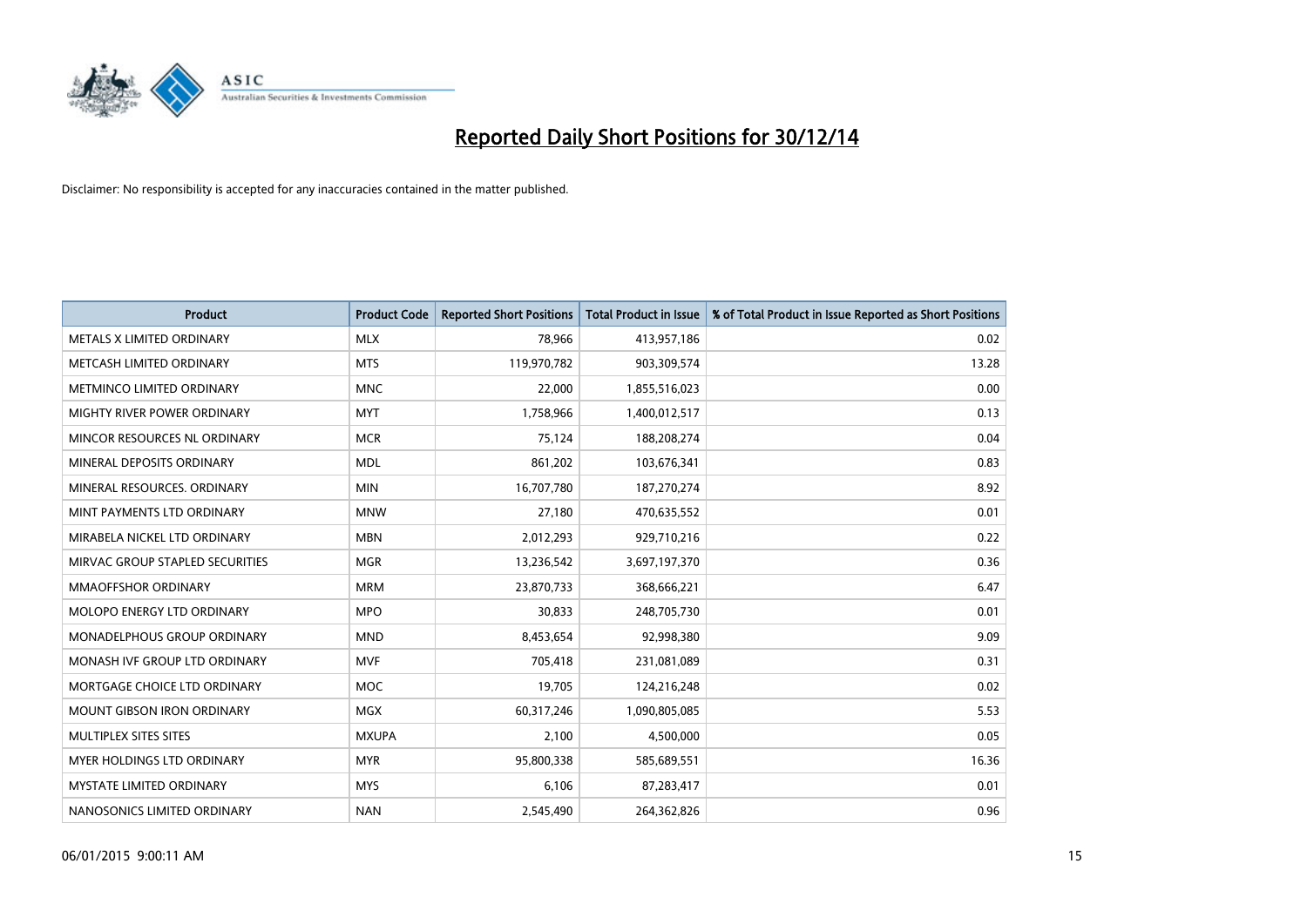

| <b>Product</b>                         | <b>Product Code</b> | <b>Reported Short Positions</b> | <b>Total Product in Issue</b> | % of Total Product in Issue Reported as Short Positions |
|----------------------------------------|---------------------|---------------------------------|-------------------------------|---------------------------------------------------------|
| NATIONAL AUST. BANK ORDINARY           | <b>NAB</b>          | 14,485,060                      | 2,419,353,823                 | 0.60                                                    |
| NATIONAL STORAGE STAPLED               | <b>NSR</b>          | 1,803,947                       | 295,631,660                   | 0.61                                                    |
| NAVITAS LIMITED ORDINARY               | <b>NVT</b>          | 3,492,512                       | 376,037,813                   | 0.93                                                    |
| NEARMAP LTD ORDINARY                   | <b>NEA</b>          | 2,037,940                       | 348,196,101                   | 0.59                                                    |
| NEOMETALS LTD ORDINARY                 | <b>NMT</b>          | 2,000                           | 499,453,895                   | 0.00                                                    |
| NEON ENERGY LIMITED ORDINARY           | <b>NEN</b>          | 13,245                          | 553,037,848                   | 0.00                                                    |
| NEW HOPE CORPORATION ORDINARY          | <b>NHC</b>          | 1,404,409                       | 830,999,449                   | 0.17                                                    |
| NEWCREST MINING ORDINARY               | <b>NCM</b>          | 9,055,948                       | 766,510,971                   | 1.18                                                    |
| NEWS CORP A NON-VOTING CDI             | <b>NWSLV</b>        | 40,848                          | 2,852,304                     | 1.43                                                    |
| NEWS CORP B VOTING CDI                 | <b>NWS</b>          | 2,275,171                       | 37,331,492                    | 6.09                                                    |
| NEWSAT LIMITED ORDINARY                | <b>NWT</b>          | 6,459,766                       | 643,574,841                   | 1.00                                                    |
| NEXTDC LIMITED ORDINARY                | <b>NXT</b>          | 17,331,314                      | 193,154,486                   | 8.97                                                    |
| NEXUS ENERGY LIMITED ORDINARY          | <b>NXS</b>          | 83,983                          | 1,330,219,459                 | 0.01                                                    |
| NIB HOLDINGS LIMITED ORDINARY          | <b>NHF</b>          | 2,120,599                       | 439,004,182                   | 0.48                                                    |
| NINE ENTERTAINMENT ORDINARY            | <b>NEC</b>          | 18,516,425                      | 940,295,023                   | 1.97                                                    |
| NOBLE MINERAL RES ORDINARY             | <b>NMG</b>          | 2,365,726                       | 666,397,952                   | 0.36                                                    |
| NORTHERN IRON LTD ORDINARY             | <b>NFE</b>          | 11,392                          | 484,405,314                   | 0.00                                                    |
| NORTHERN STAR ORDINARY                 | <b>NST</b>          | 15,365,937                      | 592,256,718                   | 2.59                                                    |
| NOVION PROPERTY GRP STAPLED SECURITIES | <b>NVN</b>          | 20,363,747                      | 3,050,627,717                 | 0.67                                                    |
| NRW HOLDINGS LIMITED ORDINARY          | <b>NWH</b>          | 15,481,487                      | 278,888,011                   | 5.55                                                    |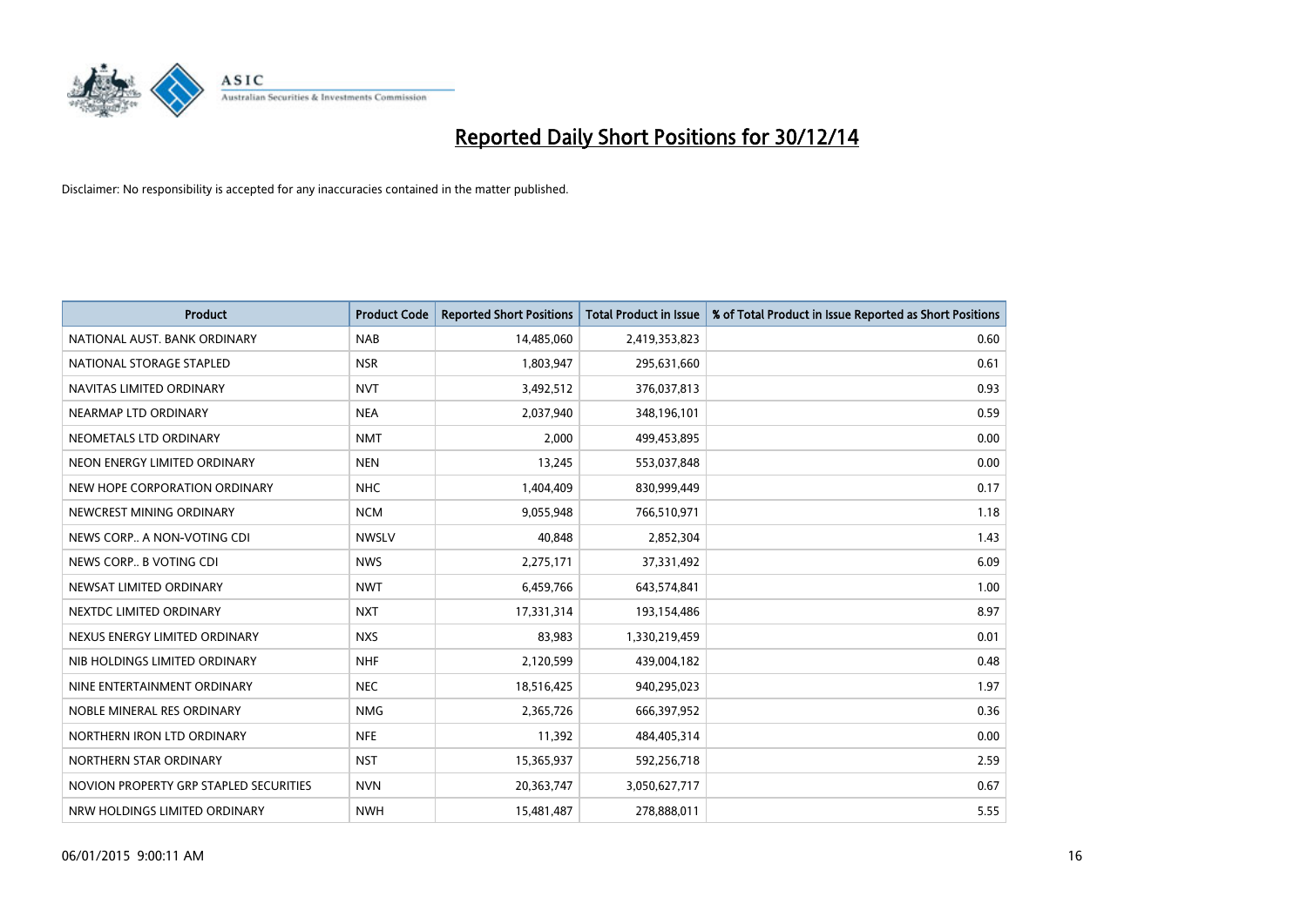

| <b>Product</b>                           | <b>Product Code</b> | <b>Reported Short Positions</b> | <b>Total Product in Issue</b> | % of Total Product in Issue Reported as Short Positions |
|------------------------------------------|---------------------|---------------------------------|-------------------------------|---------------------------------------------------------|
| NUFARM LIMITED ORDINARY                  | <b>NUF</b>          | 7,008,342                       | 264,858,589                   | 2.65                                                    |
| NUPLEX INDUSTRIES ORDINARY               | <b>NPX</b>          | 1,000                           | 198,125,827                   | 0.00                                                    |
| OCEANAGOLD CORP. CHESS DEPOSITARY INT    | <b>OGC</b>          | 1,685,164                       | 301,520,186                   | 0.56                                                    |
| OIL SEARCH LTD ORDINARY                  | OSH                 | 24,147,641                      | 1,522,692,587                 | 1.59                                                    |
| OM HOLDINGS LIMITED ORDINARY             | <b>OMH</b>          | 58,082                          | 733,423,337                   | 0.01                                                    |
| OOH!MEDIA LIMITED ORDINARY               | <b>OML</b>          | 617,690                         | 149,882,534                   | 0.41                                                    |
| ORICA LIMITED ORDINARY                   | ORI                 | 28,922,105                      | 372,743,291                   | 7.76                                                    |
| ORIGIN ENERGY ORDINARY                   | ORG                 | 9,947,549                       | 1,106,310,149                 | 0.90                                                    |
| OROCOBRE LIMITED ORDINARY                | <b>ORE</b>          | 3,022,354                       | 132,041,911                   | 2.29                                                    |
| ORORA LIMITED ORDINARY                   | <b>ORA</b>          | 1,699,909                       | 1,206,684,923                 | 0.14                                                    |
| OROTONGROUP LIMITED ORDINARY             | ORL                 | 451,119                         | 40,880,902                    | 1.10                                                    |
| OROYA MINING LIMITED DEFERRED SETTLEMENT | <b>ORODA</b>        | 26,017                          | 31,588,724                    | 0.08                                                    |
| OZ MINERALS ORDINARY                     | OZL                 | 6,819,126                       | 303,470,022                   | 2.25                                                    |
| OZFOREX GROUP LTD ORDINARY               | <b>OFX</b>          | 8,441,215                       | 240,000,000                   | 3.52                                                    |
| PACIFIC BRANDS ORDINARY                  | <b>PBG</b>          | 83,443,222                      | 917,226,291                   | 9.10                                                    |
| PACT GROUP HLDGS LTD ORDINARY            | <b>PGH</b>          | 2,020,199                       | 294,145,019                   | 0.69                                                    |
| PALADIN ENERGY LTD ORDINARY              | <b>PDN</b>          | 82,475,987                      | 1,666,927,668                 | 4.95                                                    |
| PANAUST LIMITED ORDINARY                 | <b>PNA</b>          | 731,921                         | 636,599,496                   | 0.11                                                    |
| PANORAMIC RESOURCES ORDINARY             | PAN                 | 968,201                         | 322,275,824                   | 0.30                                                    |
| PANTERRA GOLD LTD ORDINARY               | PGI                 |                                 | 846,215,609                   | 0.00                                                    |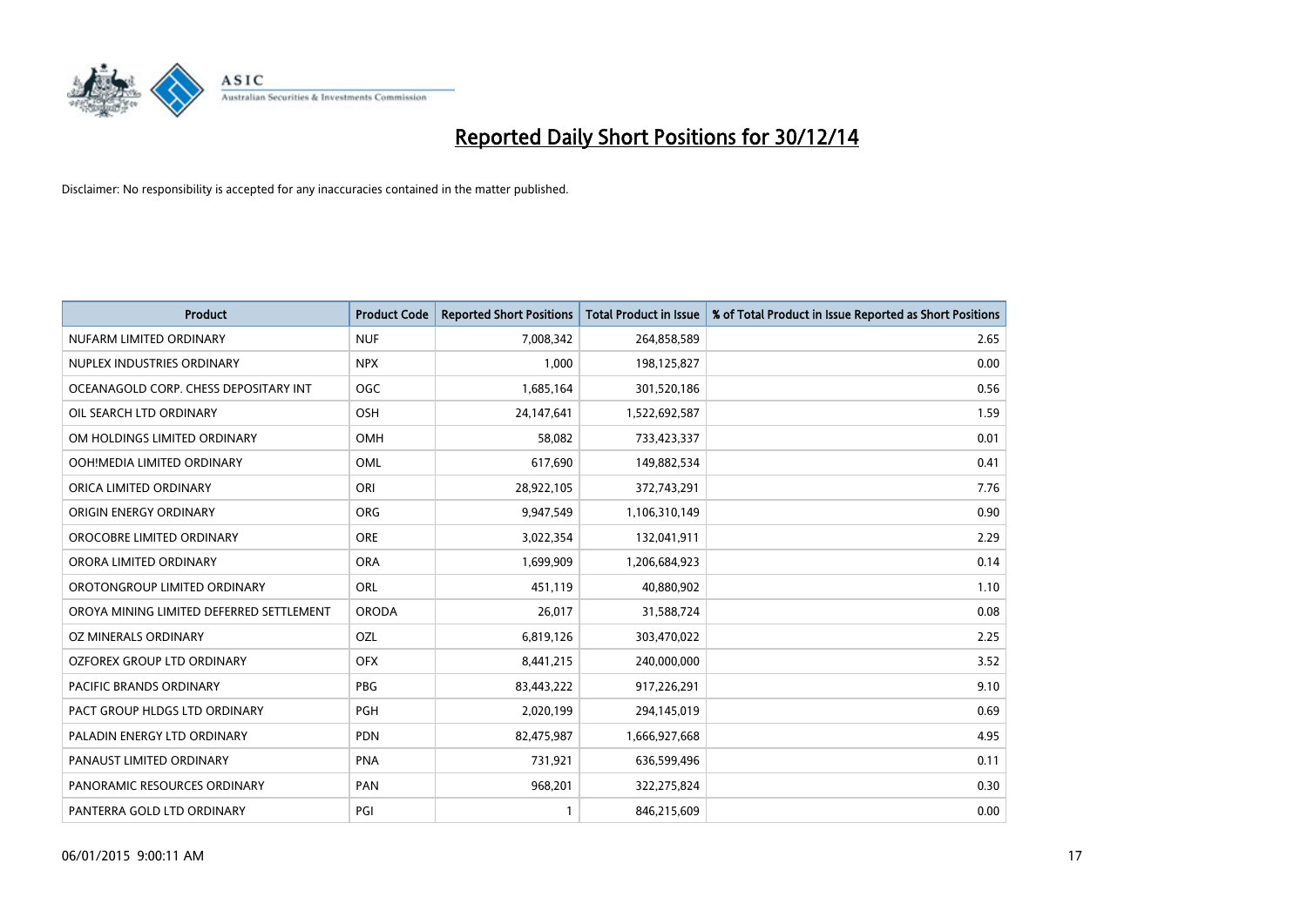

| <b>Product</b>                | <b>Product Code</b> | <b>Reported Short Positions</b> | <b>Total Product in Issue</b> | % of Total Product in Issue Reported as Short Positions |
|-------------------------------|---------------------|---------------------------------|-------------------------------|---------------------------------------------------------|
| PAPERLINX LIMITED ORDINARY    | <b>PPX</b>          | 57,743                          | 665,181,261                   | 0.01                                                    |
| PATTIES FOODS LTD ORDINARY    | <b>PFL</b>          | 9,001                           | 139,234,153                   | 0.01                                                    |
| PEET LIMITED ORDINARY         | <b>PPC</b>          | 53,376                          | 484,853,684                   | 0.01                                                    |
| PERPETUAL LIMITED ORDINARY    | <b>PPT</b>          | 1,237,307                       | 46,574,426                    | 2.66                                                    |
| PERSEUS MINING LTD ORDINARY   | PRU                 | 20,645,358                      | 526,656,401                   | 3.92                                                    |
| PHARMAXIS LTD ORDINARY        | <b>PXS</b>          | 501,000                         | 310,265,349                   | 0.16                                                    |
| PHOSPHAGENICS LTD. ORDINARY   | POH                 | 43,750                          | 1,261,965,957                 | 0.00                                                    |
| PLATINUM ASSET ORDINARY       | <b>PTM</b>          | 2,148,745                       | 581,617,582                   | 0.37                                                    |
| PLATINUM AUSTRALIA ORDINARY   | <b>PLA</b>          | 836,127                         | 504,968,043                   | 0.17                                                    |
| PLATINUM CAPITAL LTD ORDINARY | <b>PMC</b>          | 1,742                           | 232,190,254                   | 0.00                                                    |
| PMP LIMITED ORDINARY          | <b>PMP</b>          | 27,581                          | 323,781,124                   | 0.01                                                    |
| POSEIDON NICK LTD ORDINARY    | <b>POS</b>          | 1,903,830                       | 680,250,810                   | 0.28                                                    |
| PRANA BIOTECHNOLOGY ORDINARY  | PBT                 | 1,897,139                       | 488,936,960                   | 0.39                                                    |
| PREMIER INVESTMENTS ORDINARY  | <b>PMV</b>          | 863,020                         | 155,900,075                   | 0.55                                                    |
| PRIMA BIOMED LTD ORDINARY     | <b>PRR</b>          | 132,361                         | 1,374,516,550                 | 0.01                                                    |
| PRIMARY HEALTH CARE ORDINARY  | <b>PRY</b>          | 30,174,129                      | 512,130,550                   | 5.89                                                    |
| PRIME MEDIA GRP LTD ORDINARY  | <b>PRT</b>          | 1,055,369                       | 366,330,303                   | 0.29                                                    |
| PROGRAMMED ORDINARY           | <b>PRG</b>          | 1,049,956                       | 118,651,911                   | 0.88                                                    |
| PROMESA LIMITED ORDINARY      | <b>PRA</b>          | 354,428                         | 384,412,465                   | 0.09                                                    |
| PURA VIDA ENERGY NL ORDINARY  | <b>PVD</b>          | 257,580                         | 131,730,698                   | 0.20                                                    |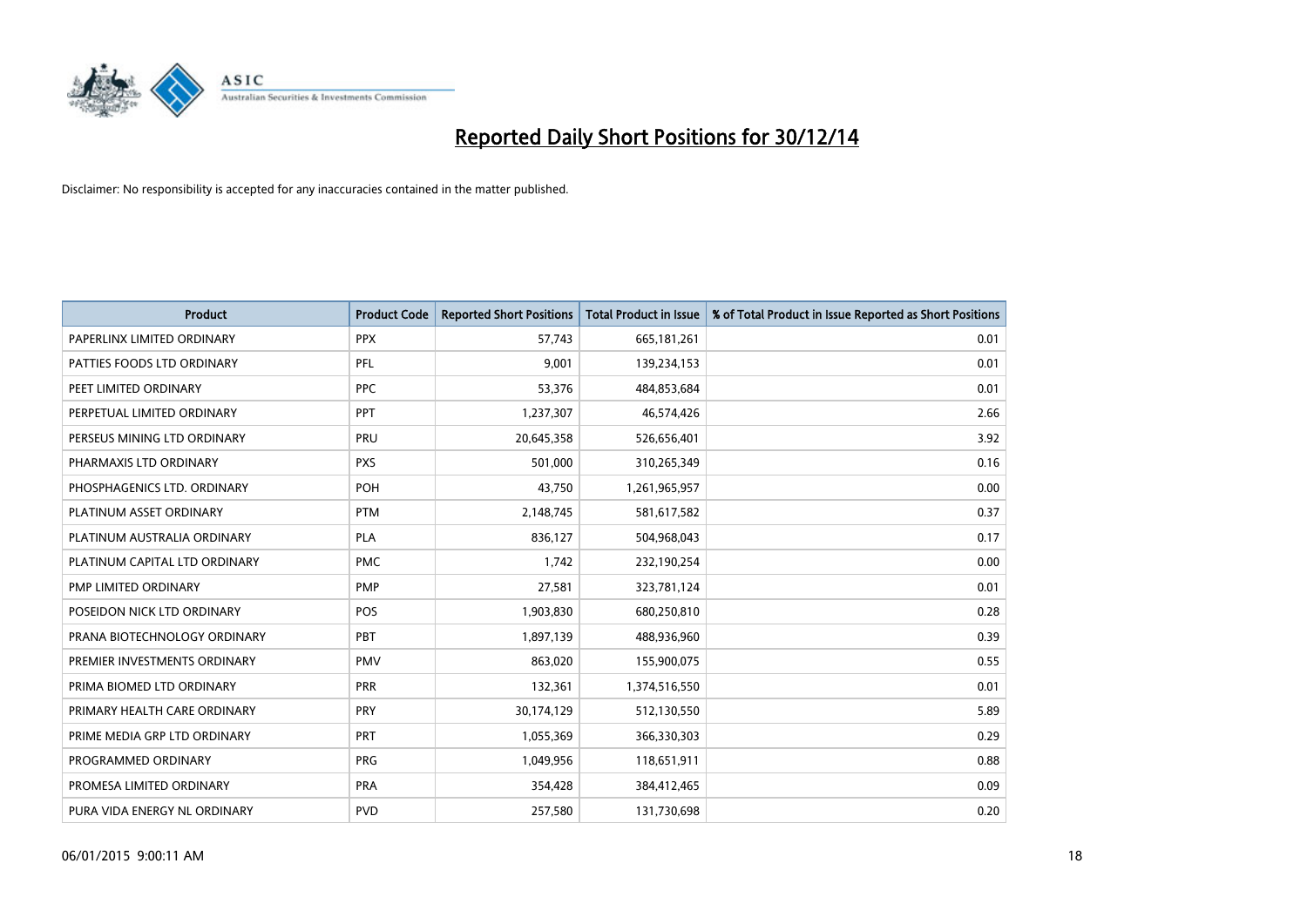

| Product                             | <b>Product Code</b> | <b>Reported Short Positions</b> | <b>Total Product in Issue</b> | % of Total Product in Issue Reported as Short Positions |
|-------------------------------------|---------------------|---------------------------------|-------------------------------|---------------------------------------------------------|
| <b>QANTAS AIRWAYS ORDINARY</b>      | QAN                 | 2,238,379                       | 2,196,330,250                 | 0.10                                                    |
| OBE INSURANCE GROUP ORDINARY        | QBE                 | 17,401,630                      | 1,364,945,301                 | 1.27                                                    |
| <b>QUBE HOLDINGS LTD ORDINARY</b>   | <b>QUB</b>          | 2,988,295                       | 1,054,428,076                 | 0.28                                                    |
| RAMSAY HEALTH CARE ORDINARY         | <b>RHC</b>          | 426,797                         | 202,081,252                   | 0.21                                                    |
| <b>RCG CORPORATION LTD ORDINARY</b> | <b>RCG</b>          | 358,739                         | 263,808,625                   | 0.14                                                    |
| <b>RCR TOMLINSON ORDINARY</b>       | <b>RCR</b>          | 780,746                         | 139,000,806                   | 0.56                                                    |
| <b>REA GROUP ORDINARY</b>           | <b>REA</b>          | 2,326,030                       | 131,714,699                   | 1.77                                                    |
| RECALL HOLDINGS LTD ORDINARY        | <b>REC</b>          | 1,672,495                       | 313,674,711                   | 0.53                                                    |
| <b>RECKON LIMITED ORDINARY</b>      | <b>RKN</b>          | 1,423,614                       | 112,084,762                   | 1.27                                                    |
| RED 5 LIMITED ORDINARY              | <b>RED</b>          | 174,740                         | 759,451,008                   | 0.02                                                    |
| RED FORK ENERGY ORDINARY            | <b>RFE</b>          | 112,160                         | 501,051,719                   | 0.02                                                    |
| REDBANK ENERGY LTD ORDINARY         | AEJ                 | 13                              | 786,287                       | 0.00                                                    |
| REGIONAL EXPRESS ORDINARY           | <b>REX</b>          | 46,570                          | 110,154,375                   | 0.04                                                    |
| REGIS HEALTHCARE LTD ORDINARY       | <b>REG</b>          | 2,107,254                       | 300,345,797                   | 0.70                                                    |
| REGIS RESOURCES ORDINARY            | <b>RRL</b>          | 58,825,733                      | 499,781,595                   | 11.77                                                   |
| RESMED INC CDI 10:1                 | <b>RMD</b>          | 34,452,189                      | 1,397,522,030                 | 2.47                                                    |
| RESOLUTE MINING ORDINARY            | <b>RSG</b>          | 5,390,117                       | 641,189,223                   | 0.84                                                    |
| <b>RESOURCE GENERATION ORDINARY</b> | <b>RES</b>          | 1,220                           | 581,380,338                   | 0.00                                                    |
| RETAIL FOOD GROUP ORDINARY          | <b>RFG</b>          | 4,220,469                       | 156,262,707                   | 2.70                                                    |
| REX MINERALS LIMITED ORDINARY       | <b>RXM</b>          | 858,031                         | 220,519,784                   | 0.39                                                    |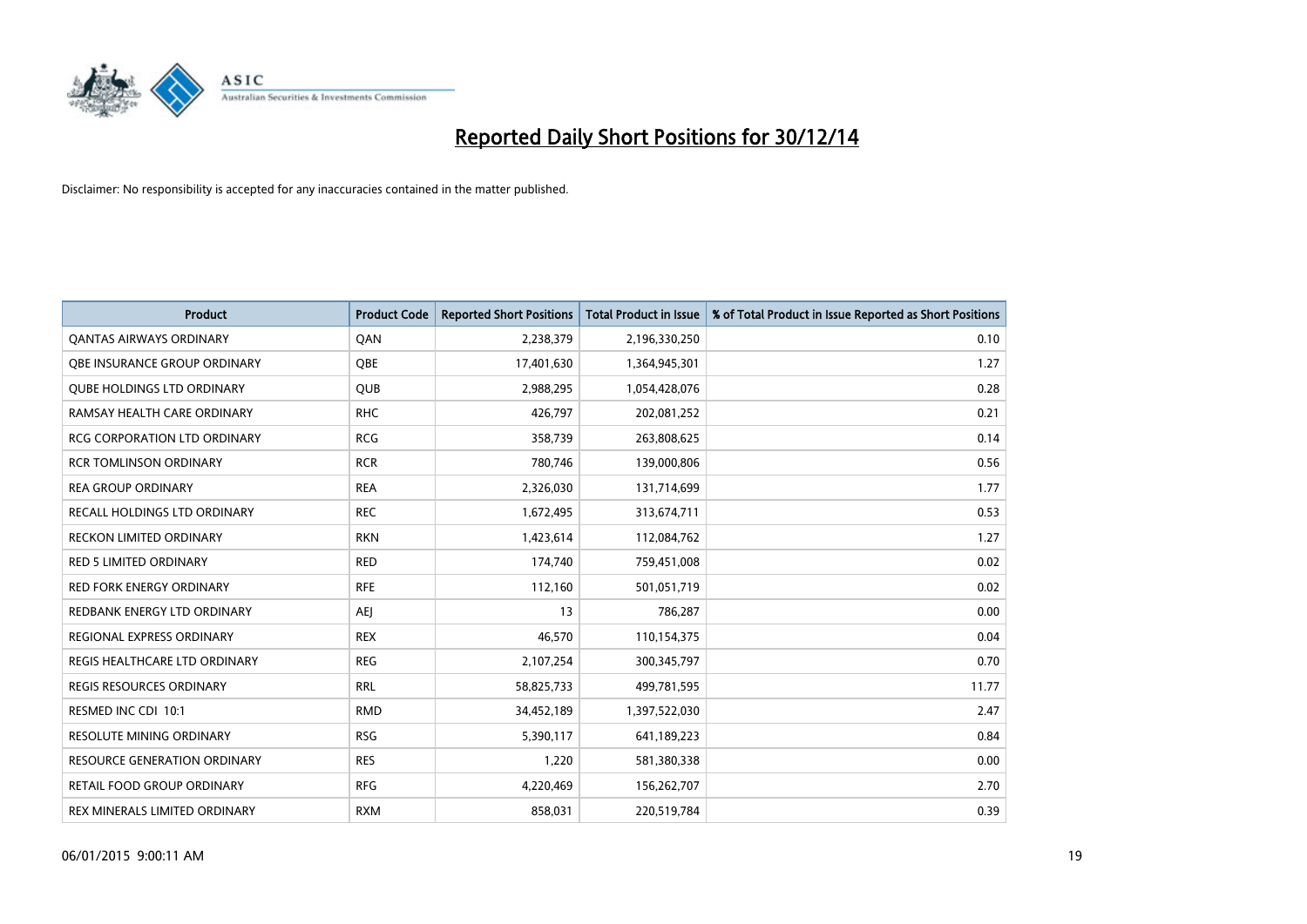

| <b>Product</b>                        | <b>Product Code</b> | <b>Reported Short Positions</b> | <b>Total Product in Issue</b> | % of Total Product in Issue Reported as Short Positions |
|---------------------------------------|---------------------|---------------------------------|-------------------------------|---------------------------------------------------------|
| RHINOMED LTD ORDINARY                 | <b>RNO</b>          | 4,200                           | 539,438,635                   | 0.00                                                    |
| RHIPE LTD ORDINARY                    | <b>RHP</b>          | 310,000                         | 127,069,865                   | 0.24                                                    |
| RIO TINTO LIMITED ORDINARY            | <b>RIO</b>          | 5,292,259                       | 435,758,720                   | 1.21                                                    |
| ROC OIL COMPANY ORDINARY              | <b>ROC</b>          | 338,957                         | 687,618,400                   | 0.05                                                    |
| ROX RESOURCES ORDINARY                | <b>RXL</b>          | 5,523,255                       | 849,673,095                   | 0.65                                                    |
| ROYAL WOLF HOLDINGS ORDINARY          | <b>RWH</b>          | 191,790                         | 100,387,052                   | 0.19                                                    |
| SAI GLOBAL LIMITED ORDINARY           | SAI                 | 763,167                         | 211,761,727                   | 0.36                                                    |
| SALMAT LIMITED ORDINARY               | <b>SLM</b>          | 101,933                         | 159,812,799                   | 0.06                                                    |
| SAMSON OIL & GAS LTD ORDINARY         | SSN                 | 6,355,700                       | 2,837,782,022                 | 0.22                                                    |
| SANDFIRE RESOURCES ORDINARY           | <b>SFR</b>          | 2,813,991                       | 155,950,968                   | 1.80                                                    |
| <b>SANTOS LTD ORDINARY</b>            | <b>STO</b>          | 7,353,480                       | 982,304,896                   | 0.75                                                    |
| SARACEN MINERAL ORDINARY              | <b>SAR</b>          | 3,925,131                       | 792,784,738                   | 0.50                                                    |
| SCA PROPERTY GROUP STAPLED SECURITIES | SCP                 | 22,548,293                      | 648,628,320                   | 3.48                                                    |
| <b>SCENTRE GRP STAPLED</b>            | SCG                 | 12,717,235                      | 5,324,296,678                 | 0.24                                                    |
| SEDGMAN LIMITED ORDINARY              | <b>SDM</b>          | 1,128,550                       | 227,059,277                   | 0.50                                                    |
| SEEK LIMITED ORDINARY                 | <b>SEK</b>          | 9,125,642                       | 342,622,917                   | 2.66                                                    |
| SELECT HARVESTS ORDINARY              | SHV                 | 1,120,351                       | 70,940,874                    | 1.58                                                    |
| SENEX ENERGY LIMITED ORDINARY         | SXY                 | 85,766,914                      | 1,149,657,377                 | 7.46                                                    |
| SERVICE STREAM ORDINARY               | SSM                 | 30                              | 386,389,873                   | 0.00                                                    |
| SEVEN GROUP HOLDINGS ORDINARY         | <b>SVW</b>          | 7,872,629                       | 296,260,281                   | 2.66                                                    |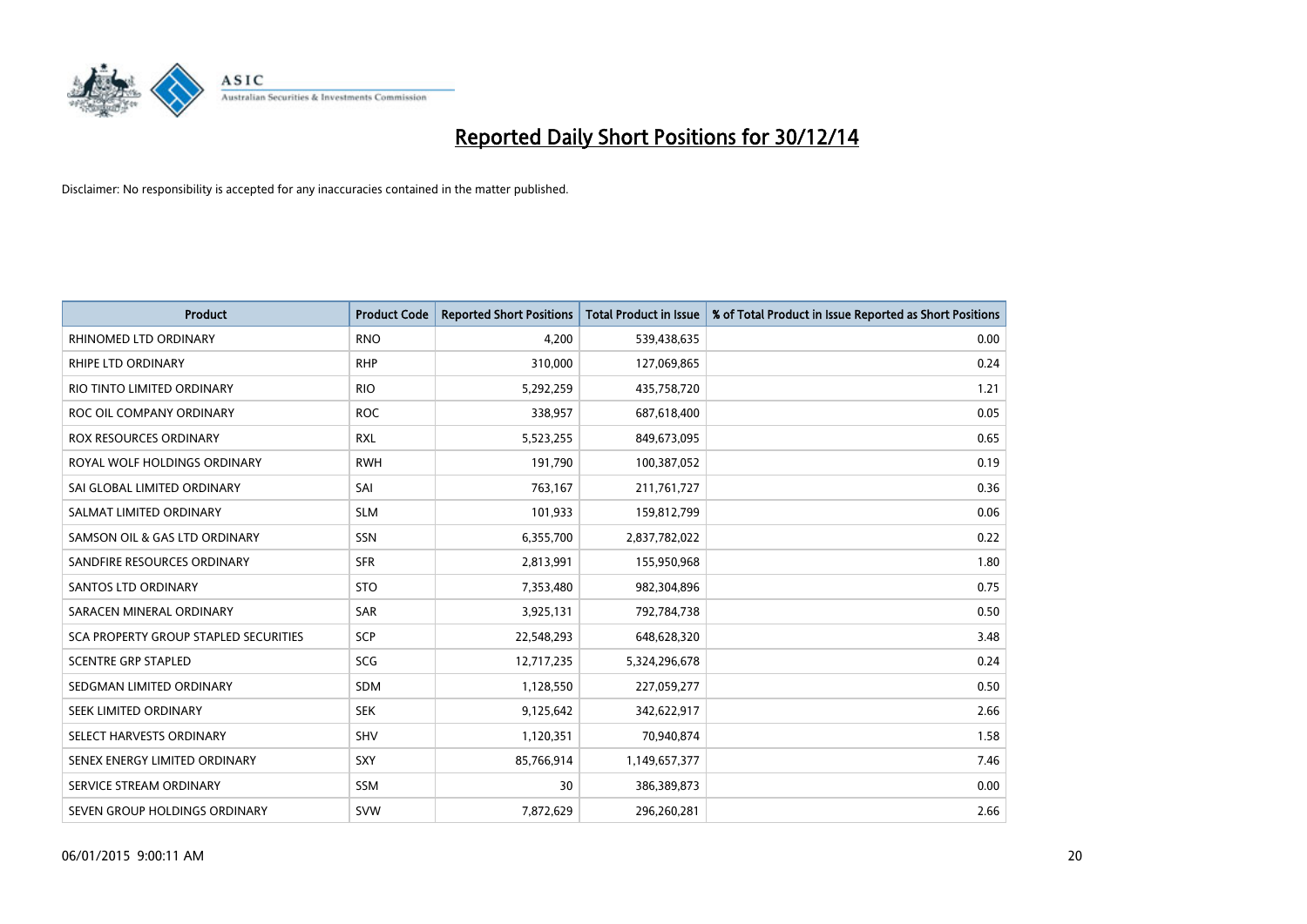

| <b>Product</b>                           | <b>Product Code</b> | <b>Reported Short Positions</b> | <b>Total Product in Issue</b> | % of Total Product in Issue Reported as Short Positions |
|------------------------------------------|---------------------|---------------------------------|-------------------------------|---------------------------------------------------------|
| SEVEN WEST MEDIA LTD ORDINARY            | <b>SWM</b>          | 7,094,535                       | 999,160,872                   | 0.71                                                    |
| SEYMOUR WHYTE LTD ORDINARY               | SWL                 | 42,091                          | 87,647,595                    | 0.05                                                    |
| SG FLEET GROUP LTD ORDINARY              | SGF                 | 564,801                         | 242,691,826                   | 0.23                                                    |
| SHINE CORPORATE ORDINARY                 | SHJ                 | 63,975                          | 172,400,081                   | 0.04                                                    |
| SIGMA PHARMACEUTICAL ORDINARY            | <b>SIP</b>          | 21,472,686                      | 1,108,086,575                 | 1.94                                                    |
| SILEX SYSTEMS ORDINARY                   | <b>SLX</b>          | 7,189,251                       | 170,467,339                   | 4.22                                                    |
| SILVER CHEF LIMITED ORDINARY             | <b>SIV</b>          | 264                             | 29,640,865                    | 0.00                                                    |
| SILVER LAKE RESOURCE ORDINARY            | <b>SLR</b>          | 18,183,721                      | 503,233,971                   | 3.61                                                    |
| SIMONDS GRP LTD ORDINARY                 | <b>SIO</b>          | 656,557                         | 151,412,268                   | 0.43                                                    |
| SIMS METAL MGMT LTD ORDINARY             | <b>SGM</b>          | 16,391,346                      | 204,691,883                   | 8.01                                                    |
| SINGAPORE TELECOMM. CHESS DEPOSITARY INT | SGT                 | 1,020,283                       | 124,214,351                   | 0.82                                                    |
| SINO GAS ENERGY ORDINARY                 | <b>SEH</b>          | 11,762,233                      | 1,544,247,358                 | 0.76                                                    |
| SIRIUS RESOURCES NL ORDINARY             | <b>SIR</b>          | 18,838,430                      | 341,438,269                   | 5.52                                                    |
| SIRTEX MEDICAL ORDINARY                  | <b>SRX</b>          | 254,047                         | 56,530,231                    | 0.45                                                    |
| SKILLED GROUP LTD ORDINARY               | <b>SKE</b>          | 7,603,210                       | 235,753,791                   | 3.23                                                    |
| SKY NETWORK ORDINARY                     | <b>SKT</b>          | 11,423,206                      | 389,139,785                   | 2.94                                                    |
| SKYCITY ENT GRP LTD ORDINARY             | <b>SKC</b>          | 8,721,937                       | 587,472,741                   | 1.48                                                    |
| <b>SLATER &amp; GORDON ORDINARY</b>      | SGH                 | 5,259,494                       | 208,695,621                   | 2.52                                                    |
| SMS MANAGEMENT, ORDINARY                 | <b>SMX</b>          | 1,498,133                       | 69,388,600                    | 2.16                                                    |
| SONIC HEALTHCARE ORDINARY                | SHL                 | 2,592,489                       | 401,401,556                   | 0.65                                                    |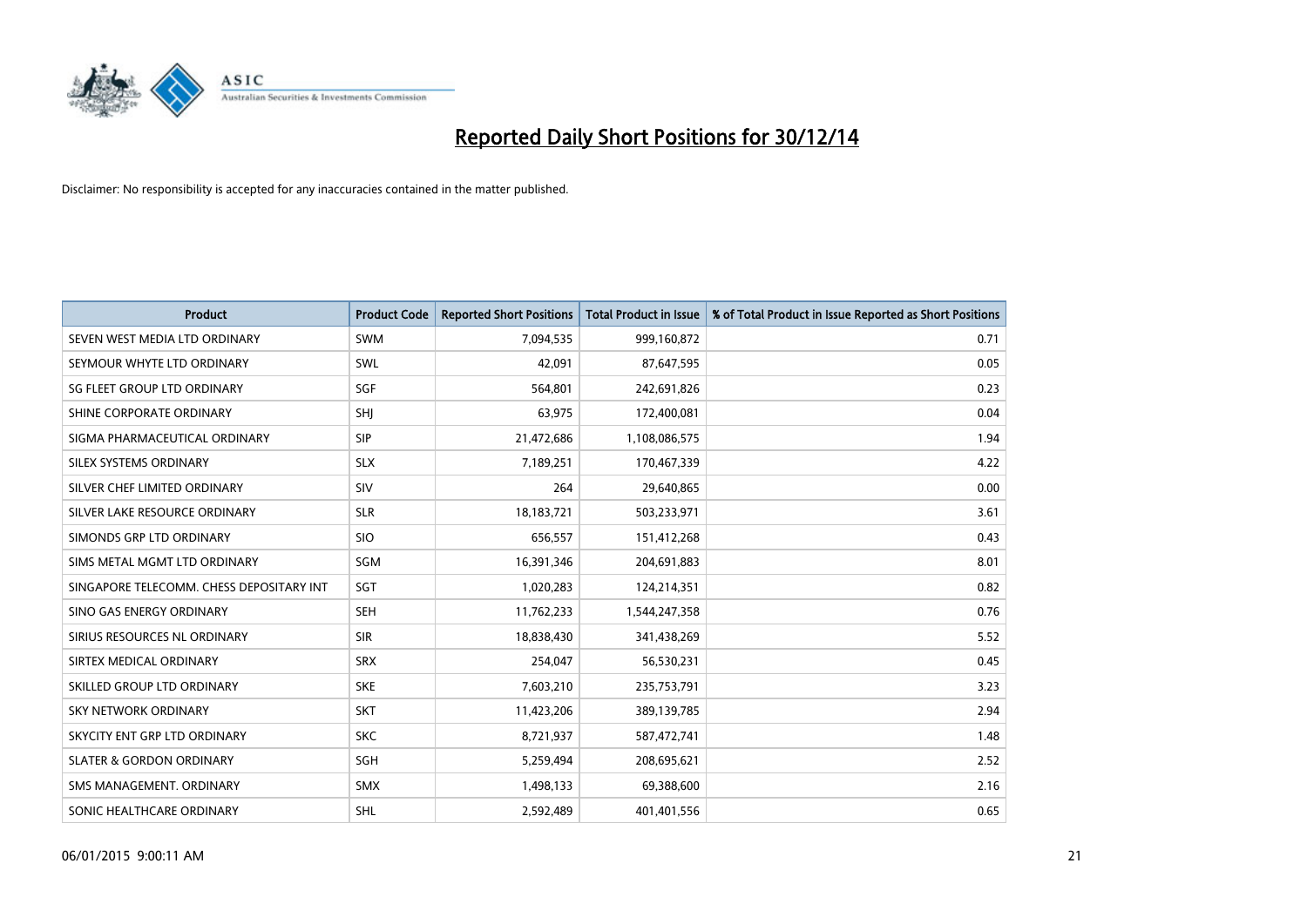

| <b>Product</b>                           | <b>Product Code</b> | <b>Reported Short Positions</b> | <b>Total Product in Issue</b> | % of Total Product in Issue Reported as Short Positions |
|------------------------------------------|---------------------|---------------------------------|-------------------------------|---------------------------------------------------------|
| SOUL PATTINSON (W.H) ORDINARY            | SOL                 | 36,940                          | 239,395,320                   | 0.02                                                    |
| SPARK INFRASTRUCTURE STAPLED US PROHIBT. | SKI                 | 22,374,571                      | 1,466,360,128                 | 1.53                                                    |
| SPARK NEW ZEALAND ORDINARY               | <b>SPK</b>          | 9,405,493                       | 1,834,775,347                 | 0.51                                                    |
| SPDR 200 FUND ETF UNITS                  | <b>STW</b>          | 30,245                          | 48,246,865                    | 0.06                                                    |
| SPDR S&P/ASX PROP FU ETF UNITS           | <b>SLF</b>          | 107                             | 47,300,001                    | 0.00                                                    |
| SPECIALTY FASHION ORDINARY               | <b>SFH</b>          | 31,994                          | 192,236,121                   | 0.02                                                    |
| SPOTLESS GRP HLD LTD ORDINARY            | <b>SPO</b>          | 33,266,663                      | 1,098,290,178                 | 3.03                                                    |
| ST BARBARA LIMITED ORDINARY              | <b>SBM</b>          | 9,887,546                       | 495,102,525                   | 2.00                                                    |
| STARPHARMA HOLDINGS ORDINARY             | SPL                 | 9,366,173                       | 319,080,325                   | 2.94                                                    |
| STEADFAST GROUP LTD ORDINARY             | <b>SDF</b>          | 17,912,155                      | 503,352,992                   | 3.56                                                    |
| STHN CROSS MEDIA ORDINARY                | <b>SXL</b>          | 39,879,381                      | 731,319,622                   | 5.45                                                    |
| STOCKLAND UNITS/ORD STAPLED              | <b>SGP</b>          | 4,472,571                       | 2,348,746,744                 | 0.19                                                    |
| STRAITS RES LTD. ORDINARY                | SRQ                 | 20,212                          | 1,217,730,293                 | 0.00                                                    |
| STW COMMUNICATIONS ORDINARY              | SGN                 | 6,275,094                       | 409,699,000                   | 1.53                                                    |
| SUNCORP GROUP LTD ORDINARY               | <b>SUN</b>          | 4,654,761                       | 1,286,600,980                 | 0.36                                                    |
| SUNDANCE ENERGY ORDINARY                 | <b>SEA</b>          | 4,129,572                       | 549,295,839                   | 0.75                                                    |
| SUNDANCE RESOURCES ORDINARY              | <b>SDL</b>          | 81,286,282                      | 3,089,651,736                 | 2.63                                                    |
| SUNLAND GROUP LTD ORDINARY               | <b>SDG</b>          | 125,560                         | 181,710,087                   | 0.07                                                    |
| SUPER RET REP LTD ORDINARY               | <b>SUL</b>          | 19,919,175                      | 197,030,571                   | 10.11                                                   |
| <b>SWICK MINING ORDINARY</b>             | <b>SWK</b>          | 50,000                          | 217,643,703                   | 0.02                                                    |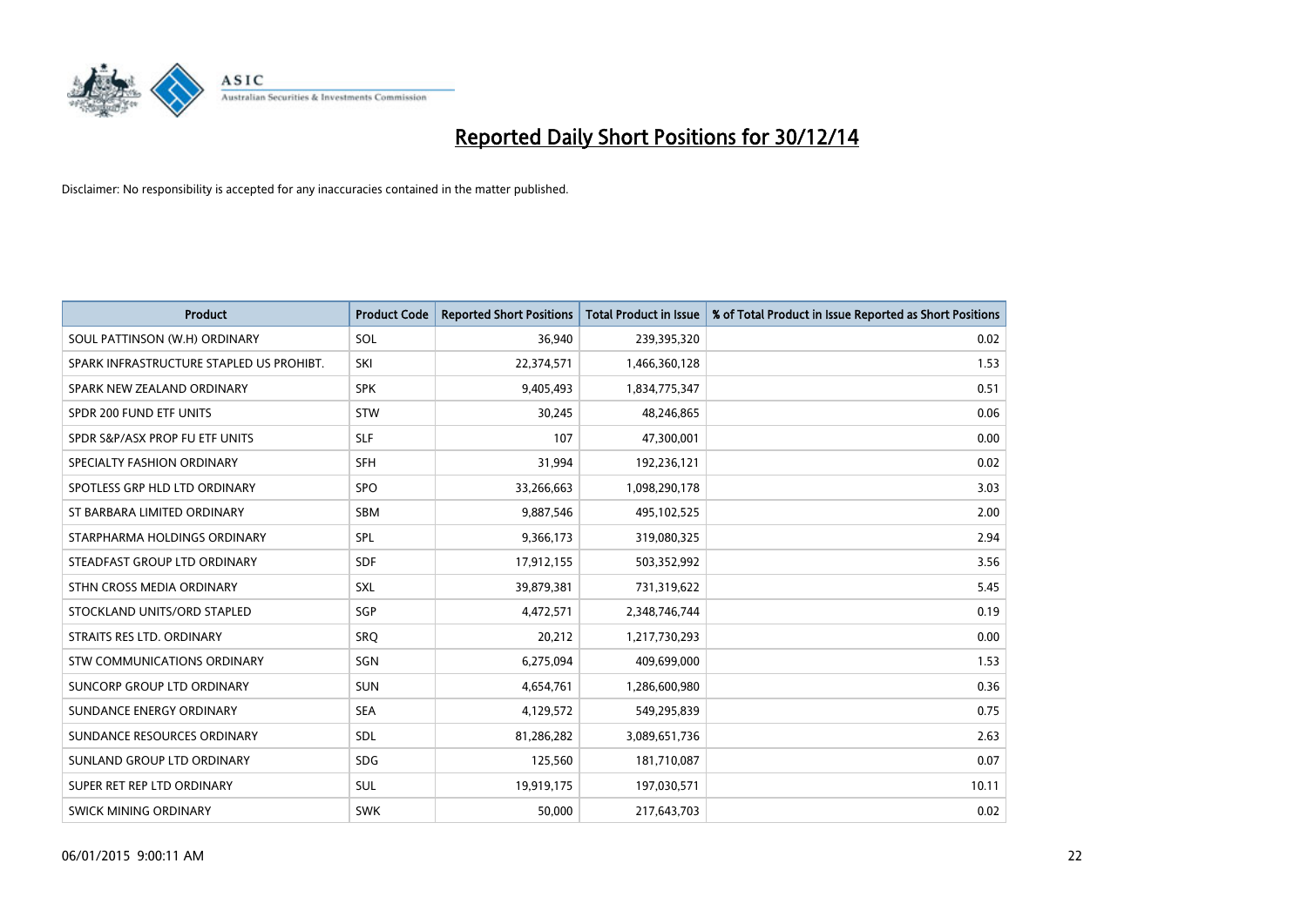

| <b>Product</b>                       | <b>Product Code</b> | <b>Reported Short Positions</b> | <b>Total Product in Issue</b> | % of Total Product in Issue Reported as Short Positions |
|--------------------------------------|---------------------|---------------------------------|-------------------------------|---------------------------------------------------------|
| SYD AIRPORT STAPLED US PROHIBIT.     | <b>SYD</b>          | 35,691,698                      | 2,216,216,041                 | 1.61                                                    |
| SYRAH RESOURCES ORDINARY             | <b>SYR</b>          | 5,987,720                       | 164,135,076                   | 3.65                                                    |
| <b>TABCORP HOLDINGS LTD ORDINARY</b> | <b>TAH</b>          | 15,297,844                      | 765,652,364                   | 2.00                                                    |
| TAP OIL LIMITED ORDINARY             | <b>TAP</b>          | 111,107                         | 243,186,639                   | 0.05                                                    |
| TASSAL GROUP LIMITED ORDINARY        | <b>TGR</b>          | 70,075                          | 146,897,115                   | 0.05                                                    |
| <b>TATTS GROUP LTD ORDINARY</b>      | <b>TTS</b>          | 25,444,660                      | 1,445,759,948                 | 1.76                                                    |
| <b>TECHNOLOGY ONE ORDINARY</b>       | <b>TNE</b>          | 3,387,734                       | 309,104,455                   | 1.10                                                    |
| TELSTRA CORPORATION. ORDINARY        | <b>TLS</b>          | 76,890,686                      | 12,225,655,836                | 0.63                                                    |
| TEN NETWORK HOLDINGS ORDINARY        | <b>TEN</b>          | 138,860,528                     | 2,630,984,596                 | 5.28                                                    |
| TERANGA GOLD CORP CDI 1:1            | <b>TGZ</b>          | 1,375                           | 73,048,329                    | 0.00                                                    |
| TFS CORPORATION LTD ORDINARY         | <b>TFC</b>          | 9,635,804                       | 326,983,445                   | 2.95                                                    |
| THE PAS GROUP LTD ORDINARY           | <b>PGR</b>          | 9,343                           | 136,690,860                   | 0.01                                                    |
| THE REJECT SHOP ORDINARY             | <b>TRS</b>          | 2,174,621                       | 28,844,648                    | 7.54                                                    |
| THINK CHILDCARE EDU ORDINARY         | <b>TNK</b>          | 500,000                         | 39,600,000                    | 1.26                                                    |
| THORN GROUP LIMITED ORDINARY         | <b>TGA</b>          | 363,353                         | 150,634,985                   | 0.24                                                    |
| TIGER RESOURCES ORDINARY             | <b>TGS</b>          | 6,635,728                       | 1,143,541,406                 | 0.58                                                    |
| TOLL HOLDINGS LTD ORDINARY           | <b>TOL</b>          | 28,705,628                      | 717,437,878                   | 4.00                                                    |
| TORO ENERGY LIMITED ORDINARY         | <b>TOE</b>          | 22,099                          | 1,903,769,581                 | 0.00                                                    |
| <b>TOWER LIMITED ORDINARY</b>        | <b>TWR</b>          | 1,000                           | 178,145,130                   | 0.00                                                    |
| TOX FREE SOLUTIONS ORDINARY          | <b>TOX</b>          | 2,166,474                       | 133,752,359                   | 1.62                                                    |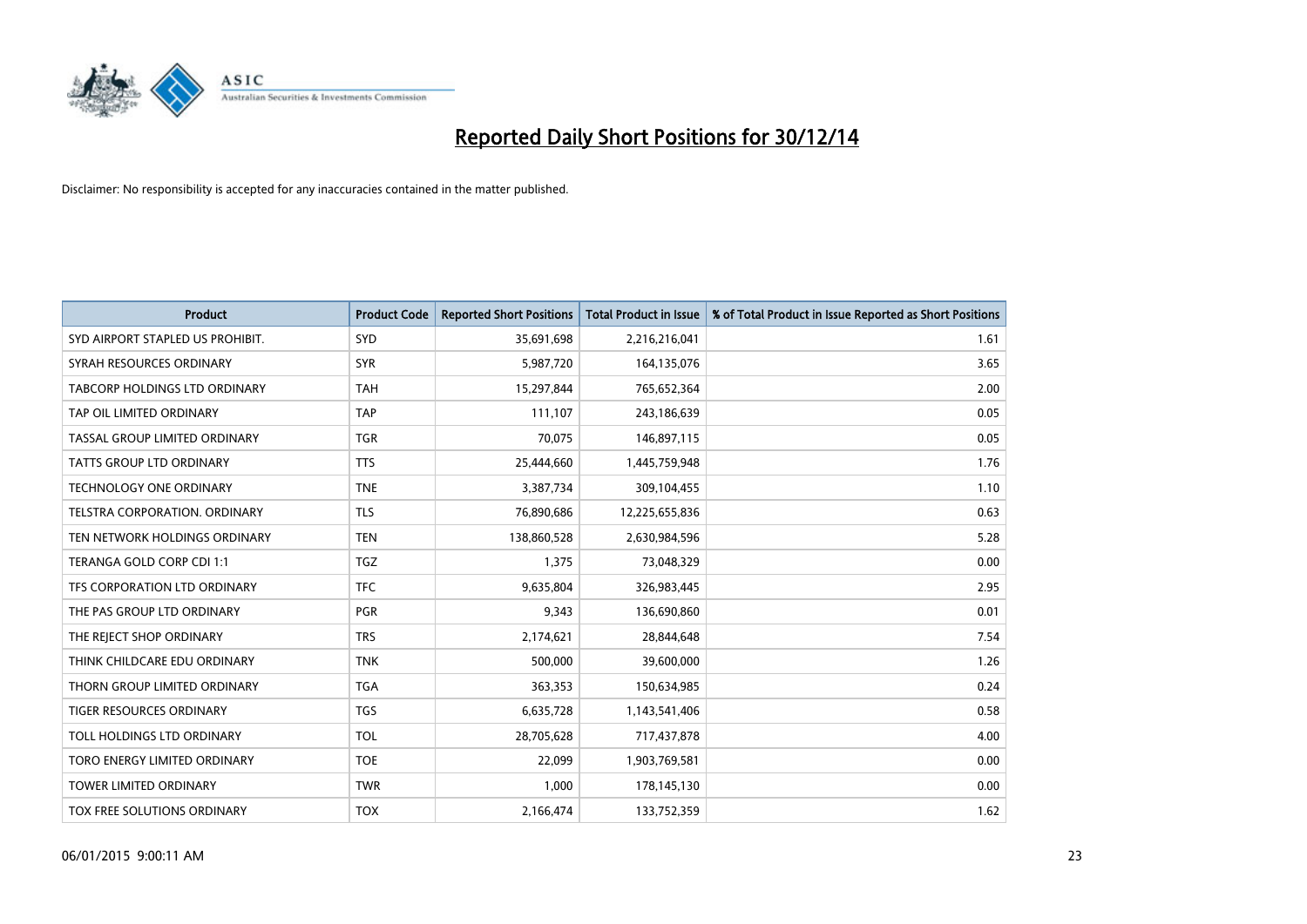

| <b>Product</b>                       | <b>Product Code</b> | <b>Reported Short Positions</b> | <b>Total Product in Issue</b> | % of Total Product in Issue Reported as Short Positions |
|--------------------------------------|---------------------|---------------------------------|-------------------------------|---------------------------------------------------------|
| TPG TELECOM LIMITED ORDINARY         | <b>TPM</b>          | 13,525,858                      | 793,808,141                   | 1.70                                                    |
| <b>TRADE ME GROUP ORDINARY</b>       | <b>TME</b>          | 6,226,745                       | 396,830,595                   | 1.57                                                    |
| <b>TRANSFIELD SERVICES ORDINARY</b>  | <b>TSE</b>          | 5,899,483                       | 512,457,716                   | 1.15                                                    |
| TRANSPACIFIC INDUST. ORDINARY        | <b>TPI</b>          | 76,000,170                      | 1,579,648,778                 | 4.81                                                    |
| TRANSURBAN GROUP TRIPLE STAPLED SEC. | <b>TCL</b>          | 10,672,333                      | 1,906,390,878                 | 0.56                                                    |
| <b>TREASURY GROUP ORDINARY</b>       | <b>TRG</b>          | 66,250                          | 26,624,328                    | 0.25                                                    |
| TREASURY WINE ESTATE ORDINARY        | <b>TWE</b>          | 12,955,031                      | 651,261,403                   | 1.99                                                    |
| TROY RESOURCES LTD ORDINARY          | <b>TRY</b>          | 3,066,576                       | 195,265,161                   | 1.57                                                    |
| UGL LIMITED ORDINARY                 | UGL                 | 20,389,105                      | 166,511,240                   | 12.24                                                   |
| UNILIFE CORPORATION CDI 6:1          | <b>UNS</b>          | 96,140                          | 275,307,258                   | 0.03                                                    |
| UNITY MINING LTD ORDINARY            | <b>UML</b>          | 319,871                         | 1,133,122,711                 | 0.03                                                    |
| UXC LIMITED ORDINARY                 | <b>UXC</b>          | 1,874,691                       | 331,468,991                   | 0.57                                                    |
| <b>VEDA GROUP LTD ORDINARY</b>       | <b>VED</b>          | 12,469,837                      | 842,055,406                   | 1.48                                                    |
| <b>VENTURE MINERALS ORDINARY</b>     | <b>VMS</b>          | 238,000                         | 287,320,170                   | 0.08                                                    |
| VILLAGE ROADSHOW LTD ORDINARY        | <b>VRL</b>          | 1,113,525                       | 159,515,151                   | 0.70                                                    |
| <b>VIRGIN AUS HLDG LTD ORDINARY</b>  | <b>VAH</b>          | 41,295,057                      | 3,524,912,131                 | 1.17                                                    |
| <b>VIRTUS HEALTH LTD ORDINARY</b>    | <b>VRT</b>          | 5,704,146                       | 79,885,938                    | 7.14                                                    |
| VISION EYE INSTITUTE ORDINARY        | <b>VEI</b>          | 1,586,666                       | 178,873,554                   | 0.89                                                    |
| <b>VOCATION LTD ORDINARY</b>         | <b>VET</b>          | 11,135,673                      | 230,000,000                   | 4.84                                                    |
| <b>VOCUS COMMS LTD ORDINARY</b>      | <b>VOC</b>          | 1,711,978                       | 105,385,283                   | 1.62                                                    |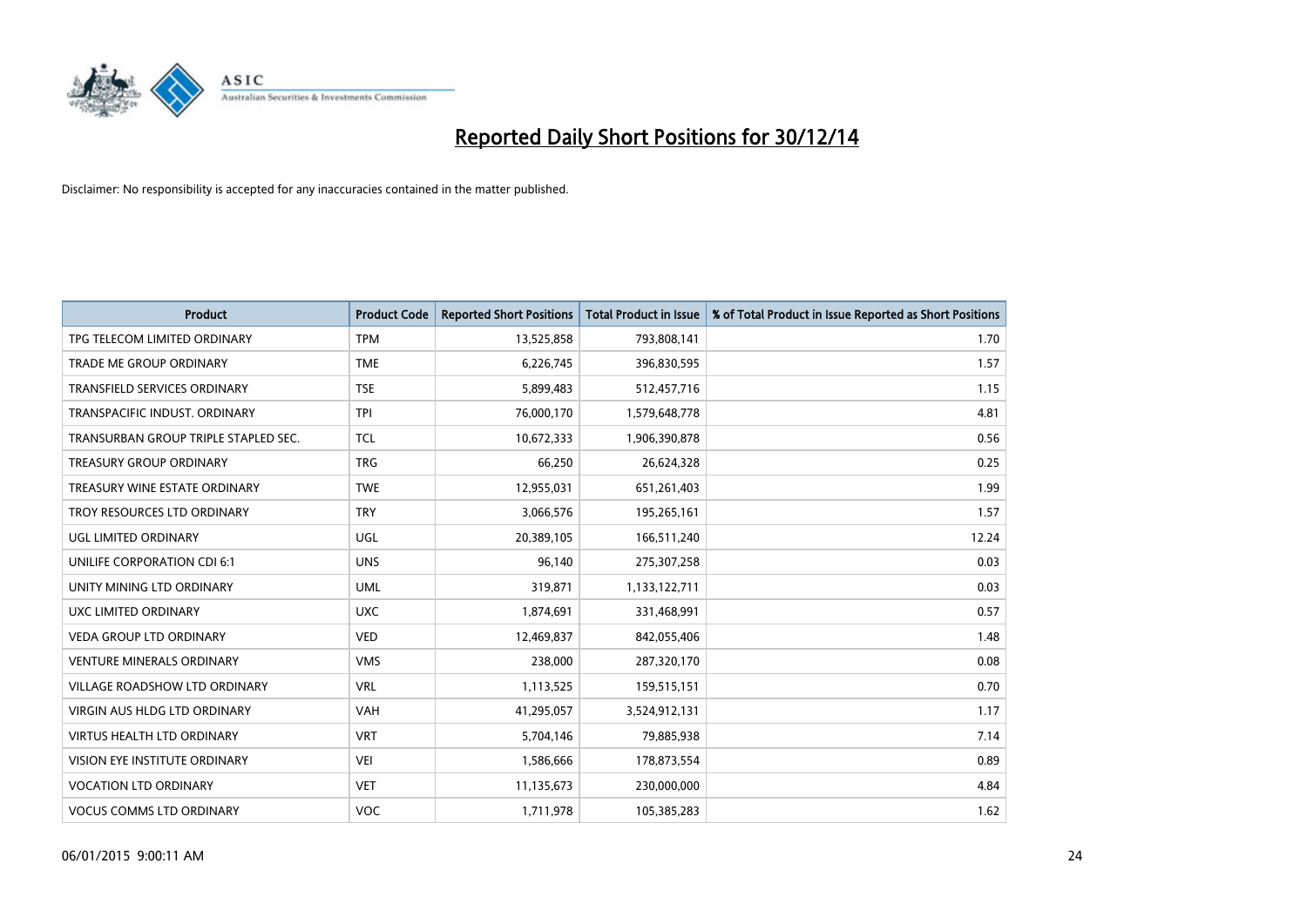

| <b>Product</b>                       | <b>Product Code</b> | <b>Reported Short Positions</b> | <b>Total Product in Issue</b> | % of Total Product in Issue Reported as Short Positions |
|--------------------------------------|---------------------|---------------------------------|-------------------------------|---------------------------------------------------------|
| WAM CAPITAL LIMITED ORDINARY         | <b>WAM</b>          | 171                             | 345,405,201                   | 0.00                                                    |
| WARRNAMBOOL CHEESE ORDINARY          | <b>WCB</b>          | 19                              | 56,098,797                    | 0.00                                                    |
| <b>WATPAC LIMITED ORDINARY</b>       | <b>WTP</b>          | 2,263,708                       | 189,258,397                   | 1.20                                                    |
| <b>WDS LIMITED ORDINARY</b>          | <b>WDS</b>          | 575,705                         | 144,740,614                   | 0.40                                                    |
| WEBJET LIMITED ORDINARY              | <b>WEB</b>          | 1,399,140                       | 79,397,959                    | 1.76                                                    |
| <b>WESFARMERS LIMITED ORDINARY</b>   | <b>WES</b>          | 7,801,186                       | 1,123,752,517                 | 0.69                                                    |
| WESTERN AREAS LTD ORDINARY           | <b>WSA</b>          | 4,350,334                       | 232,580,131                   | 1.87                                                    |
| WESTERN DESERT RES. ORDINARY         | <b>WDR</b>          | 2,490,070                       | 620,049,919                   | 0.40                                                    |
| WESTERN DESERT RES. RIGHTS 31-MAR-14 | <b>WDRR</b>         | 17,835                          | 120,009,662                   | 0.01                                                    |
| <b>WESTFIELD CORP STAPLED</b>        | <b>WFD</b>          | 4,909,826                       | 2,078,089,686                 | 0.24                                                    |
| WESTFIELD GROUP ORD/UNIT STAPLED SEC | <b>WDC</b>          | 993,036                         | 2,078,089,686                 | 0.05                                                    |
| <b>WESTPAC BANKING CORP ORDINARY</b> | <b>WBC</b>          | 42,237,987                      | 3,120,176,969                 | 1.35                                                    |
| WHITE ENERGY COMPANY ORDINARY        | <b>WEC</b>          | 366,912                         | 328,374,494                   | 0.11                                                    |
| WHITEHAVEN COAL ORDINARY             | <b>WHC</b>          | 97,646,558                      | 1,025,760,027                 | 9.52                                                    |
| WIDE BAY AUST LTD ORDINARY           | <b>WBB</b>          | 1,201                           | 36,796,608                    | 0.00                                                    |
| WOODSIDE PETROLEUM ORDINARY          | <b>WPL</b>          | 8,431,231                       | 823,910,657                   | 1.02                                                    |
| WOOLWORTHS LIMITED ORDINARY          | <b>WOW</b>          | 54,913,456                      | 1,263,141,146                 | 4.35                                                    |
| <b>WORLEYPARSONS LTD ORDINARY</b>    | <b>WOR</b>          | 6,765,141                       | 244,265,551                   | 2.77                                                    |
| <b>XERO LTD ORDINARY</b>             | <b>XRO</b>          | 115,044                         | 128,346,648                   | 0.09                                                    |
| YANCOAL AUST LTD ORDINARY            | YAL                 | 368                             | 994,216,659                   | 0.00                                                    |